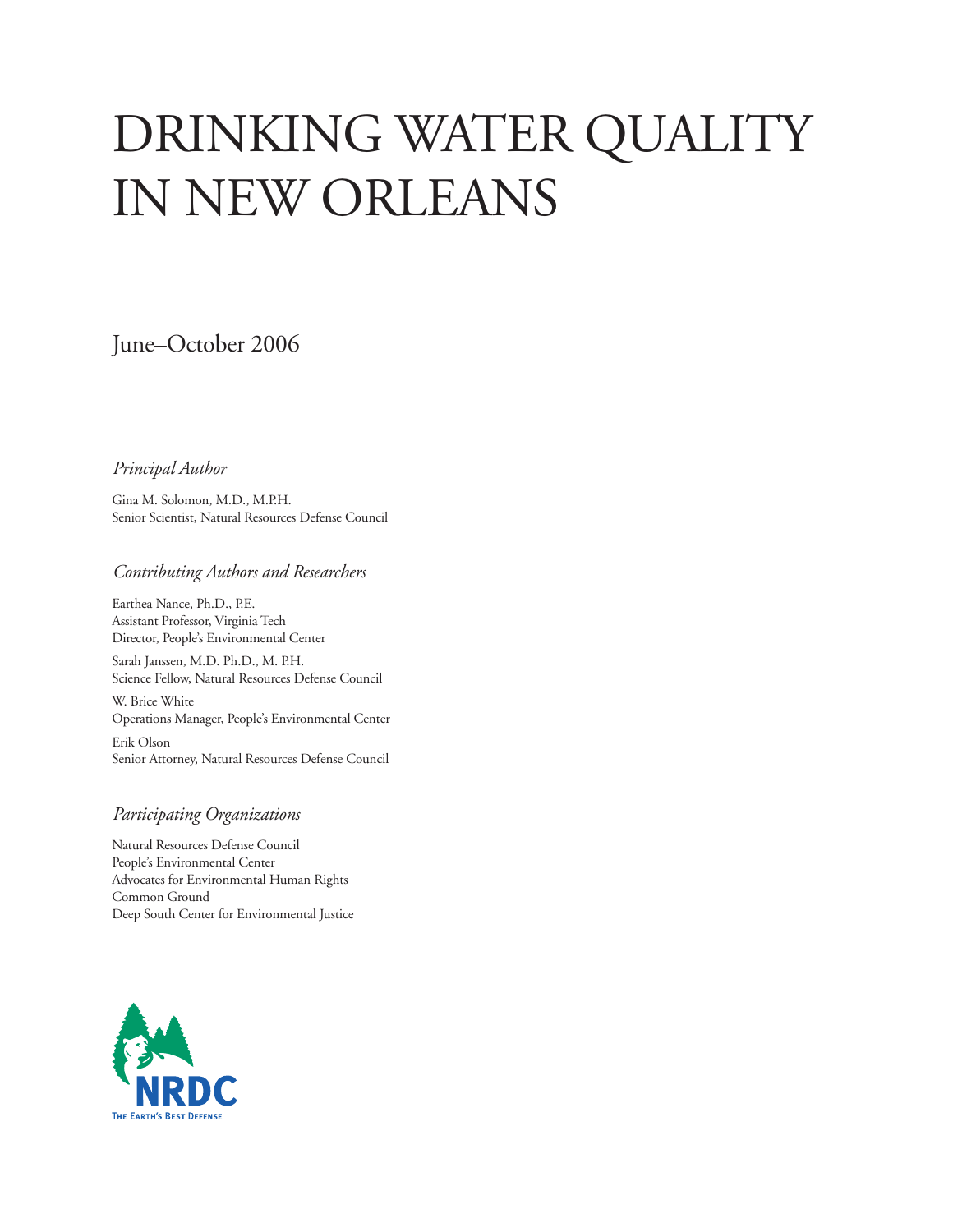#### **About NRDC**

The Natural Resources Defense Council is a national nonprofit environmental organization with more than 1.2 million members and online activists. Since 1970, our lawyers, scientists, and other environmental specialists have worked to protect the world's natural resources, public health, and the environment. NRDC has offices in New York City, Washington, D.C., Los Angeles, San Francisco, and Beijing. Visit us at www. nrdc.org.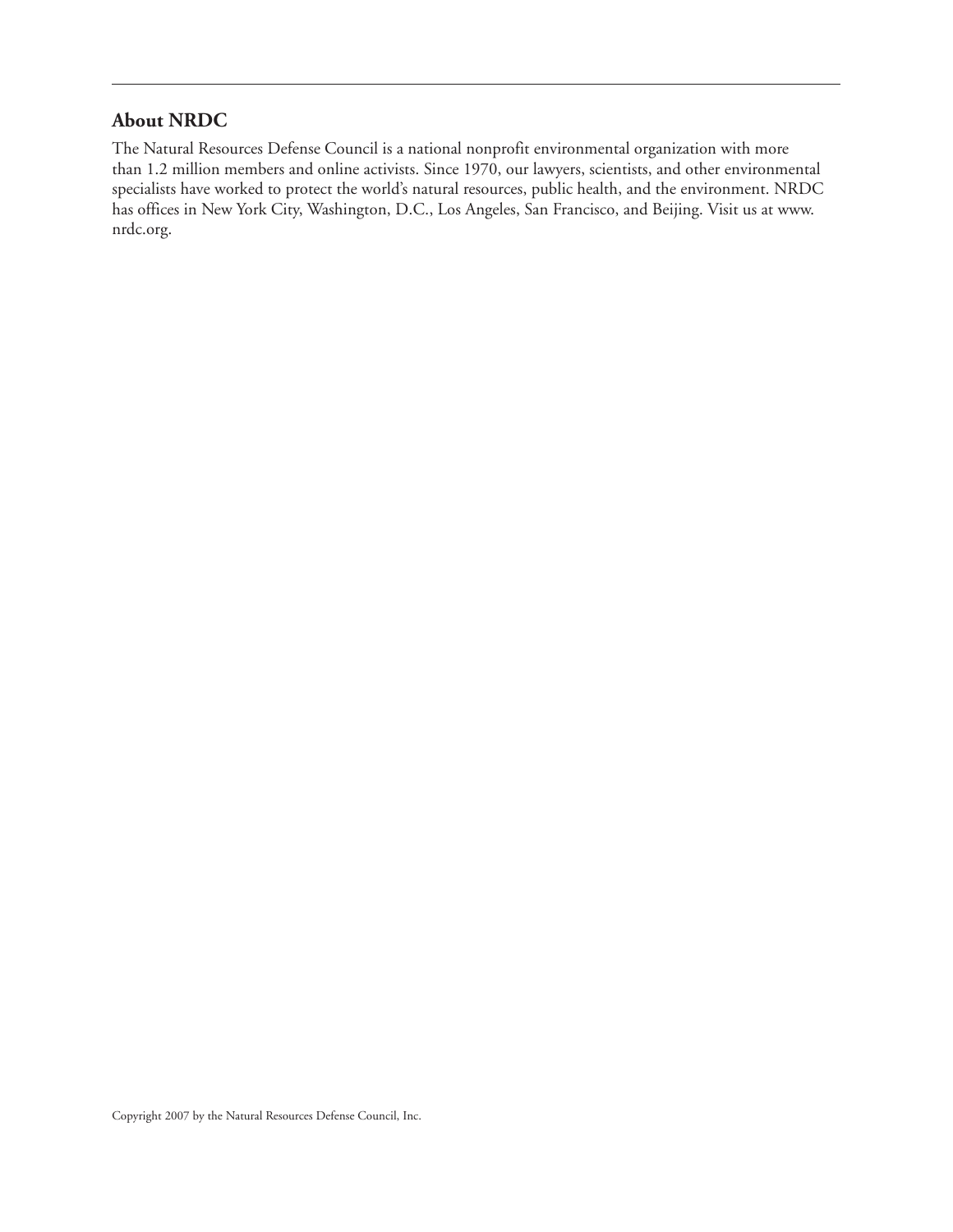# **Table of Contents**

| <b>Summary</b>                        | iv      |
|---------------------------------------|---------|
| <b>Introduction</b>                   | 1       |
| <b>Water Sampling Protocols</b>       | 3       |
| <b>Conclusion and Recommendations</b> | 11      |
| <b>Contaminants by Location</b>       | $12 \,$ |
| <b>Appendix</b>                       | 26      |
| <b>Endnotes</b>                       | 30      |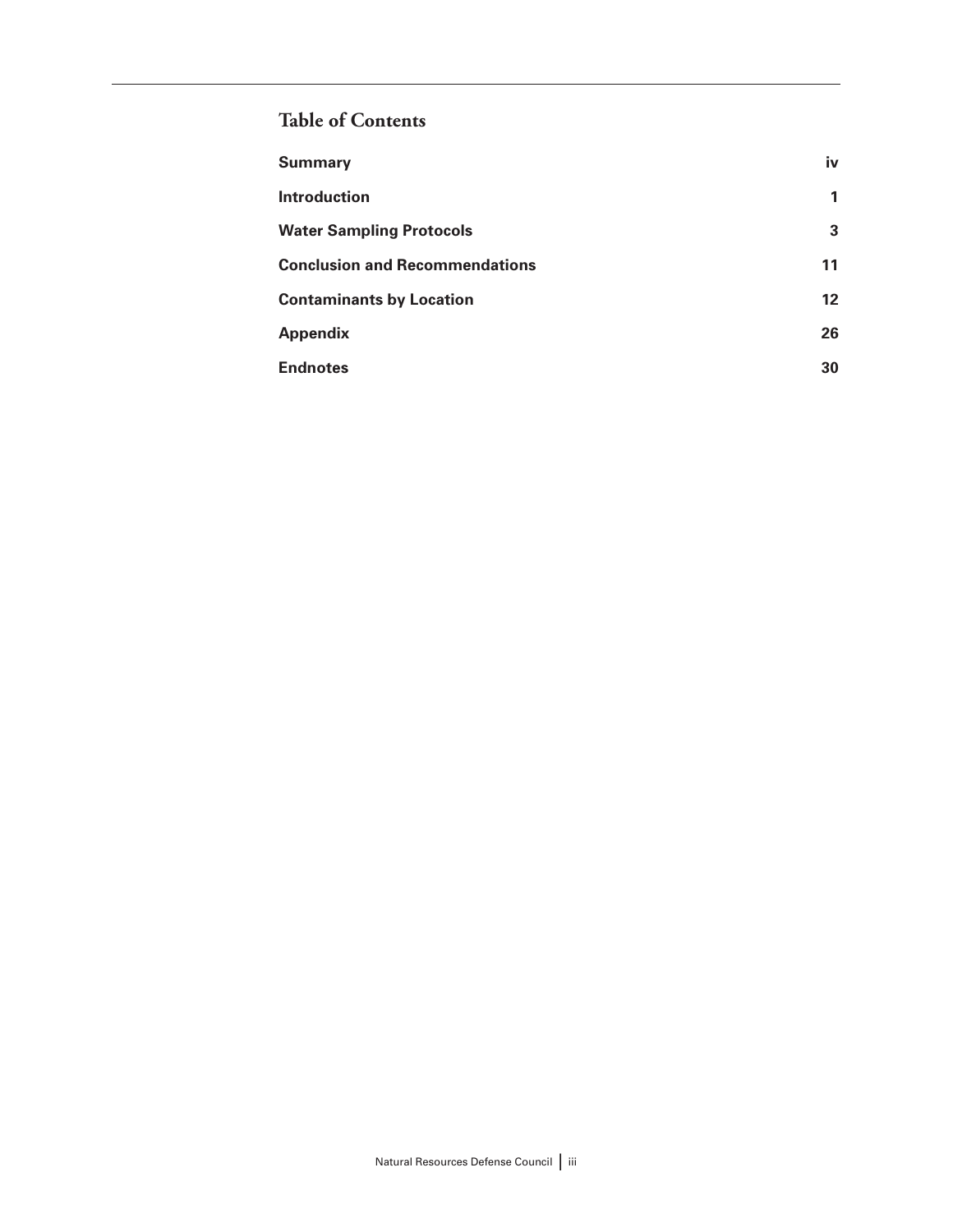# **Summary**

- Researchers from NRDC (Natural Resources Defense Council) and the People's Environmental Center worked with community partners in New Orleans to test the drinking water at 30 locations throughout the city. The team tested for bacteria, parasites, and disinfection byproducts.
- Our testing found evidence of mixed bacterial contamination in three samples at levels above nonenforceable guideline values. On retesting of these sites, one sample contained coliform bacteria but did not contain E. coli, which is known to infect humans.
- The levels of disinfection byproducts were within legal limits, although some individual chemicals in these categories were above health goals.
- Very limited testing did not detect parasites such as giardia or cryptosporidium, although these results should be regarded with caution because these contaminants are notoriously difficult to detect.
- The quality of New Orleans drinking water and the condition of the distribution system should continue to be studied until confidence in the system is completely restored.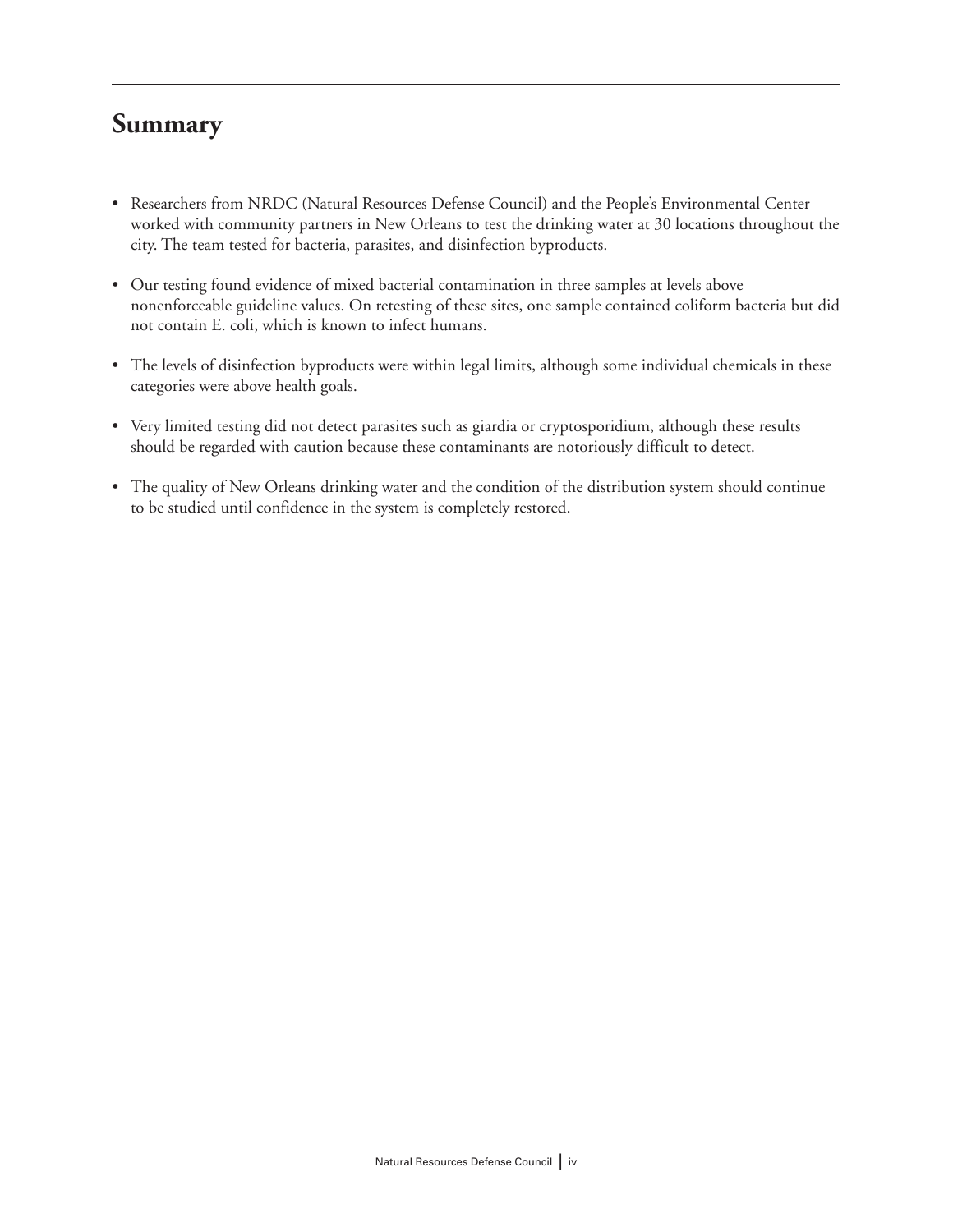# **Introduction**

Many people have raised questions and concerns about the quality and safety of the drinking water in New Orleans after the flooding of the city in 2005. The floods temporarily shut down the East Bank Water Treatment Plant, damaged other water treatment facilities, and ruptured more than 20,000 water pipes. Pipes ruptured both because of damage from the roots of falling trees and from subsidence of the soil underground. There were published estimates of 100 million gallons of water per day leaking underground throughout the system during the months following the flooding.<sup>1</sup>

According to newspaper reports, in June 2006 the New Orleans water system was still losing 85 million gallons of water daily, representing more than two-thirds of the total leaving the treatment stations.2 Between August 2005 and June 2006, the New Orleans Sewerage and Water Board reportedly repaired approximately 17,000 leaks.<sup>3</sup> By September 2006 the volume of water leaking out of the system was still estimated at 40 million to 50 million gallons per day.4 This means that major leaks in the system remain, and that more needs to be done to repair the breaks and to assure the quality of the water at the tap.

According to the Sewerage and Water Board, the cost of repairing the system is in the range of \$2.2 billion, including \$200 million to repair the East Bank Water Treatment Plant, \$400 million to repair the power plant, and approximately \$1.6 million to repair the damage to the pipes in the distribution network.

When water mains rupture, the pressure in nearby sections of the water system decreases significantly. As a result of the low water pressure, contaminants from outside the pipes can be sucked into the system. Contaminated soil, effluent from adjacent broken sewer mains, or petroleum spills can be pulled into the drinking water system through breaks in the pipes. As a result, even if the water that is leaving the treatment plant is safe to drink, the water may become contaminated on the way to the tap.

The New Orleans Sewerage and Water Board has declared that New Orleans water is safe to drink; its "Consumer Confidence Report" issued in June 2006 showed no contaminants. However, the board did not report testing at the tap in previously flooded neighborhoods. NRDC requested data from the Sewerage and Water Board, including system maps, locations of water main breaks, and results of water quality tests throughout the system. Unfortunately, despite many requests made over a period of approximately six months, we have not received the desired information.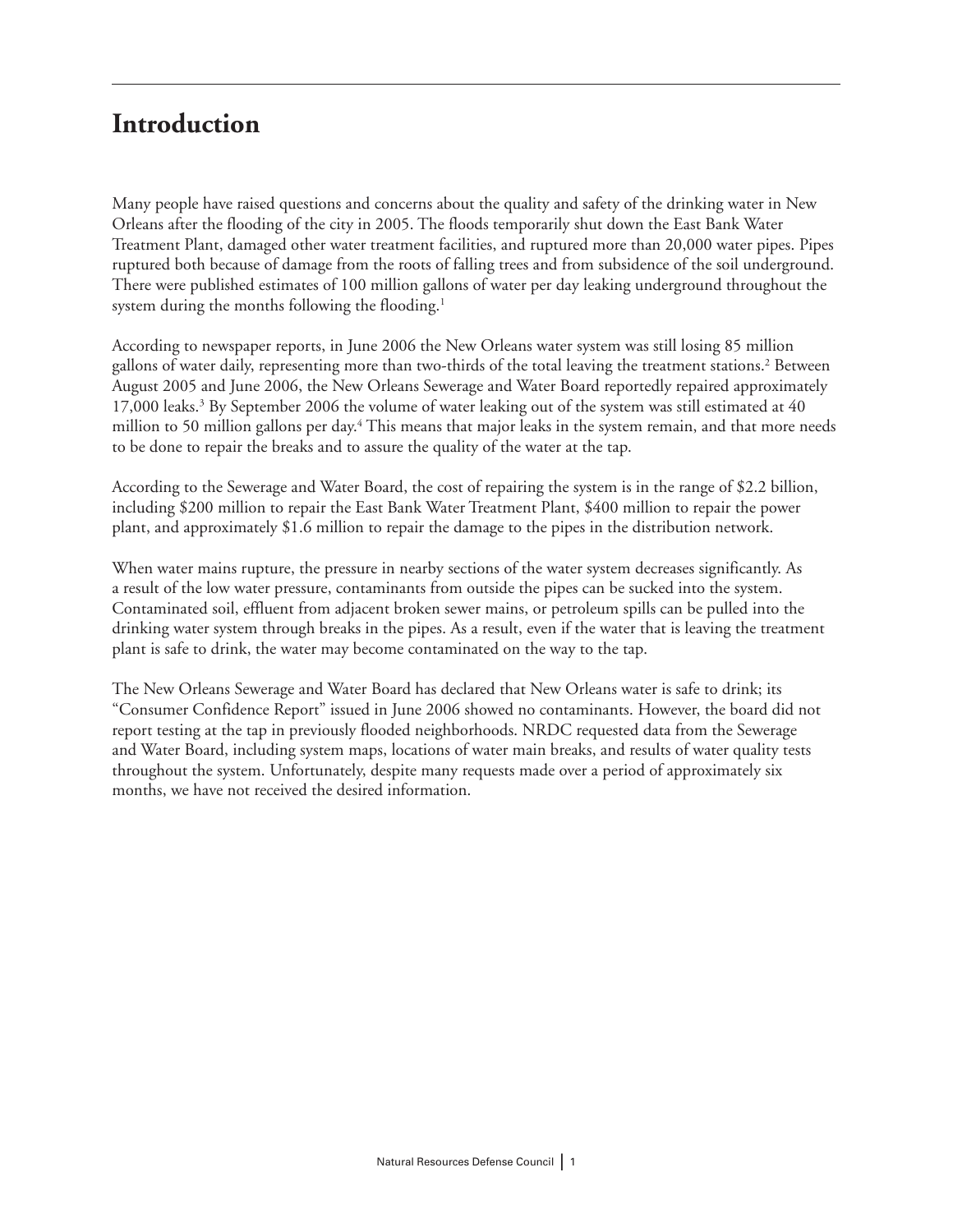# **Water Sampling Protocols**

In response to community concerns about potential contamination of drinking water, a coalition of nonprofit, nongovernmental groups sampled and tested New Orleans drinking water on three separate occasions between June and October 2006. Table 1 lists the contaminants we detected, their guidance or regulatory levels, and their health effects. Guidance (or guideline) levels are suggested health-based concentration limits for contaminants that are not yet regulated by law. Regulatory levels are strict concentration limits set by federal, state, or local regulations.

### **June Sampling Event**

On June 12, 2006, individuals from Common Ground collected five samples from the Upper and Lower Ninth Wards in New Orleans. These samples were analyzed by Glenrose Engineering of Austin, Texas, for approximately 170 chemical contaminants, including metals, common pesticides, volatile organic compounds (VOCs), polycyclic aromatic hydrocarbons (PAHs), and others. Appendix A gives the full list of contaminants included in this round of sampling.

### **September Sampling Event**

On September 5–8, 2006, scientists from NRDC conducted sampling at 30 locations across the East Bank of the city of New Orleans and tested for bacterial contaminants, byproducts of disinfection, and parasites (tests for petroleum products, industrial chemicals, heavy metals, and pesticides were not included). This area is served by Mississippi River water treated at a single treatment plant, the Carrollton Water Treatment Plant located at 8800 South Claiborne Avenue. This facility uses a chloramine disinfection process. Locations of sampling sites are shown in Figure 1. Our team sampled at private homes with the consent of the owner, and also collected samples from public institutions such as schools, hospitals, restaurants, and City Hall.

Equipment included sterile sample bottles and manifest forms (provided by Underwriters Laboratories), a portable chlorine meter, clean beakers, carrying tray, gloves, ice, cooler, timepiece, and field notebook. When possible, water samples were taken at the point of water use (i.e., at indoor faucets). Except where noted, water was run for 10 minutes prior to filling the sample bottles. Residual chlorine and temperature readings were taken by collecting water in a clean beaker that had been rinsed with the same water, adding the reagent provided, and inserting the portable chlorine meter into the beaker until the readings were displayed on the unit. Labeled sample bottles were filled with the sample water according to the instructions provided by the laboratory, sealed, and placed immediately on ice. Samples were sent by overnight shipment to Underwriters Laboratories in South Bend, Indiana.

### **October Sampling Event**

Three sites were sampled again on October 26, 2006, by the People's Environmental Center to further evaluate elevated heterotrophic plate counts (HPC) found during the September sampling. The protocol and laboratory were the same as those used during the September sampling event.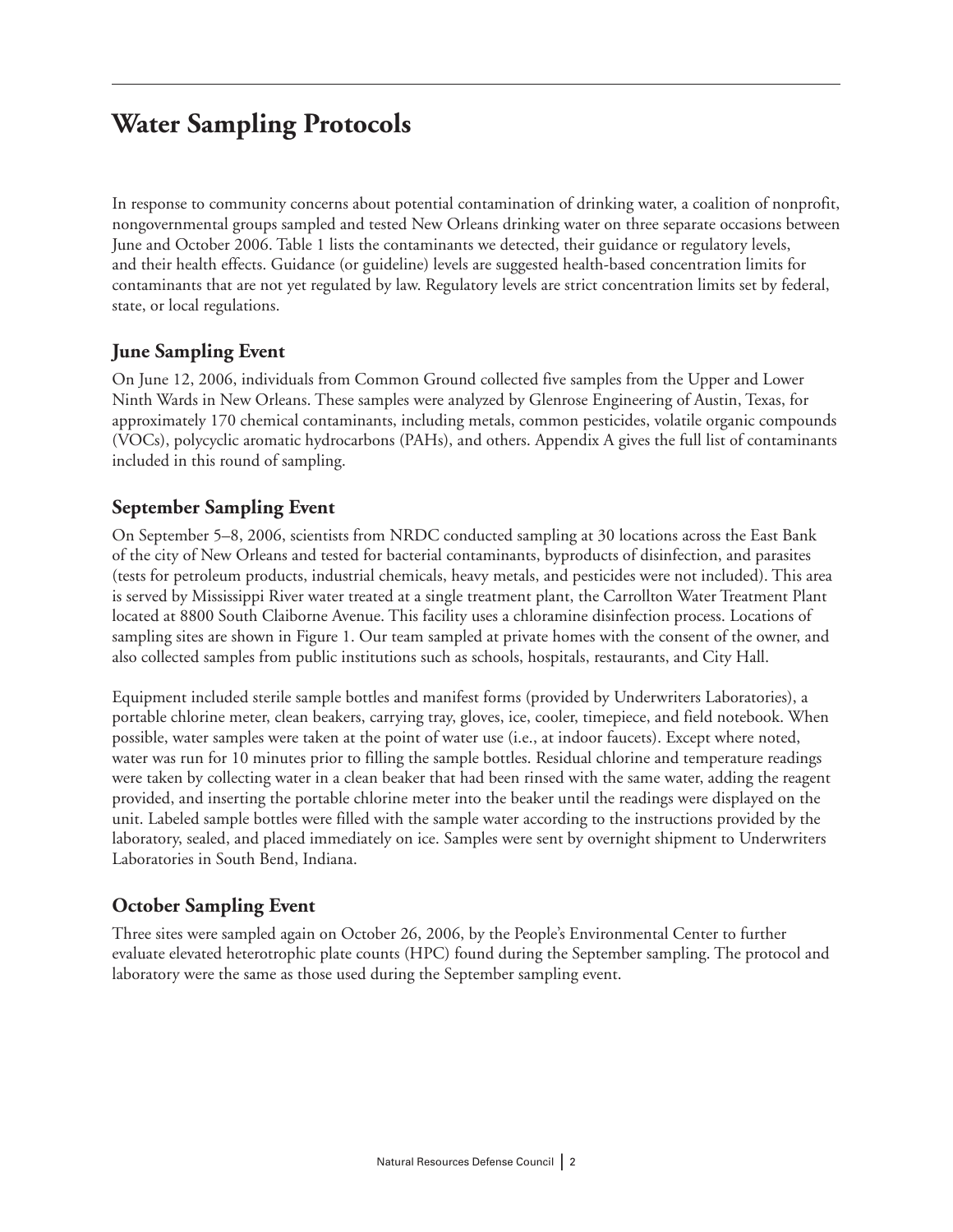| <b>Table 1: Contaminants Detected in New Orleans Water</b>                          |                                |                                                                                                                                                                           |  |  |  |  |
|-------------------------------------------------------------------------------------|--------------------------------|---------------------------------------------------------------------------------------------------------------------------------------------------------------------------|--|--|--|--|
| <b>Contaminant</b><br><b>Health Concerns</b><br><b>Regulatory Limit<sup>5</sup></b> |                                |                                                                                                                                                                           |  |  |  |  |
|                                                                                     | <b>Bacteriological</b>         |                                                                                                                                                                           |  |  |  |  |
| Heterotrophic plate<br>count                                                        | 500 (guideline) colonies       | Indicator of poor maintenance of a<br>drinking water system; possible risk to<br>immunocompromised people                                                                 |  |  |  |  |
| Total Coliform bacteria                                                             | 0 colonies                     | Indicator of E. coli and related bacteria (see<br>below)                                                                                                                  |  |  |  |  |
| E. coli bacteria                                                                    | 0 colonies                     | Diarrhea, cramps, nausea, vomiting,<br>headaches; possibility of severe illness<br>in children, the elderly, and people with<br>immune deficiencies                       |  |  |  |  |
|                                                                                     | <b>Disinfection Byproducts</b> |                                                                                                                                                                           |  |  |  |  |
| Residual chlorine                                                                   | 0.5 to 4.0 mg/L                | If high: eye/nose/throat irritation, stomach<br>discomfort, anemia<br>If low: increased risk of bacterial<br>contamination                                                |  |  |  |  |
| Bromodichloromethane                                                                | 0 µg/L (guideline)             | Cancer; kidney, liver, central nervous system<br>problems; miscarriage                                                                                                    |  |  |  |  |
| Bromoform                                                                           | 0 µg/L (guideline)             | Cancer; kidney, liver, central nervous system<br>problems; miscarriage                                                                                                    |  |  |  |  |
| Dibromochloromethane                                                                | 60 µg/L (guideline)            | Cancer; kidney, liver, central nervous system<br>problems; miscarriage                                                                                                    |  |  |  |  |
| Chloroform                                                                          | 0.2 mg/L (WHO guideline)       | Cancer; kidney, liver, central nervous system<br>problems; miscarriage                                                                                                    |  |  |  |  |
| <b>Total Trihalomethanes</b>                                                        | 80 µg/L                        | Cancer; kidney, liver, central nervous system<br>problems; miscarriage                                                                                                    |  |  |  |  |
| Dibromoacetic acid                                                                  | 0 µg/L (guideline)             | Cancer                                                                                                                                                                    |  |  |  |  |
| Dichloroacetic acid                                                                 | 300 µg/L                       | Cancer                                                                                                                                                                    |  |  |  |  |
| Monobromoacetic acid                                                                | None                           | Cancer                                                                                                                                                                    |  |  |  |  |
| Monochloroacetic acid                                                               | 0.02 mg/L (WHO guideline)      | Cancer                                                                                                                                                                    |  |  |  |  |
| Trichloroacetic acid                                                                | 0.2 mg/L (WHO guideline)       | Cancer                                                                                                                                                                    |  |  |  |  |
| Total haloacetic acids                                                              | 60 µg/L                        | Cancer                                                                                                                                                                    |  |  |  |  |
| Parasites                                                                           |                                |                                                                                                                                                                           |  |  |  |  |
| Giardia                                                                             | 0 µg/L (guideline)             | Bloating, nausea, cramps, diarrhea, flatulence                                                                                                                            |  |  |  |  |
| Cryptosporidium                                                                     | 0 (guideline)                  | Watery diarrhea, cramps, vomiting; can<br>become severe and chronic in people<br>with immune deficiencies; can be fatal in<br>debilitated people, the elderly, or infants |  |  |  |  |
|                                                                                     | <b>Other Contaminants</b>      |                                                                                                                                                                           |  |  |  |  |
| <b>Barium</b>                                                                       | 2000 µg/L                      | Increased blood pressure at high doses                                                                                                                                    |  |  |  |  |
| Lead                                                                                | 15 µg/L (action level)         | Impaired physical or mental development;<br>harm to attention span and learning abilities;<br>kidney problems and high blood pressure                                     |  |  |  |  |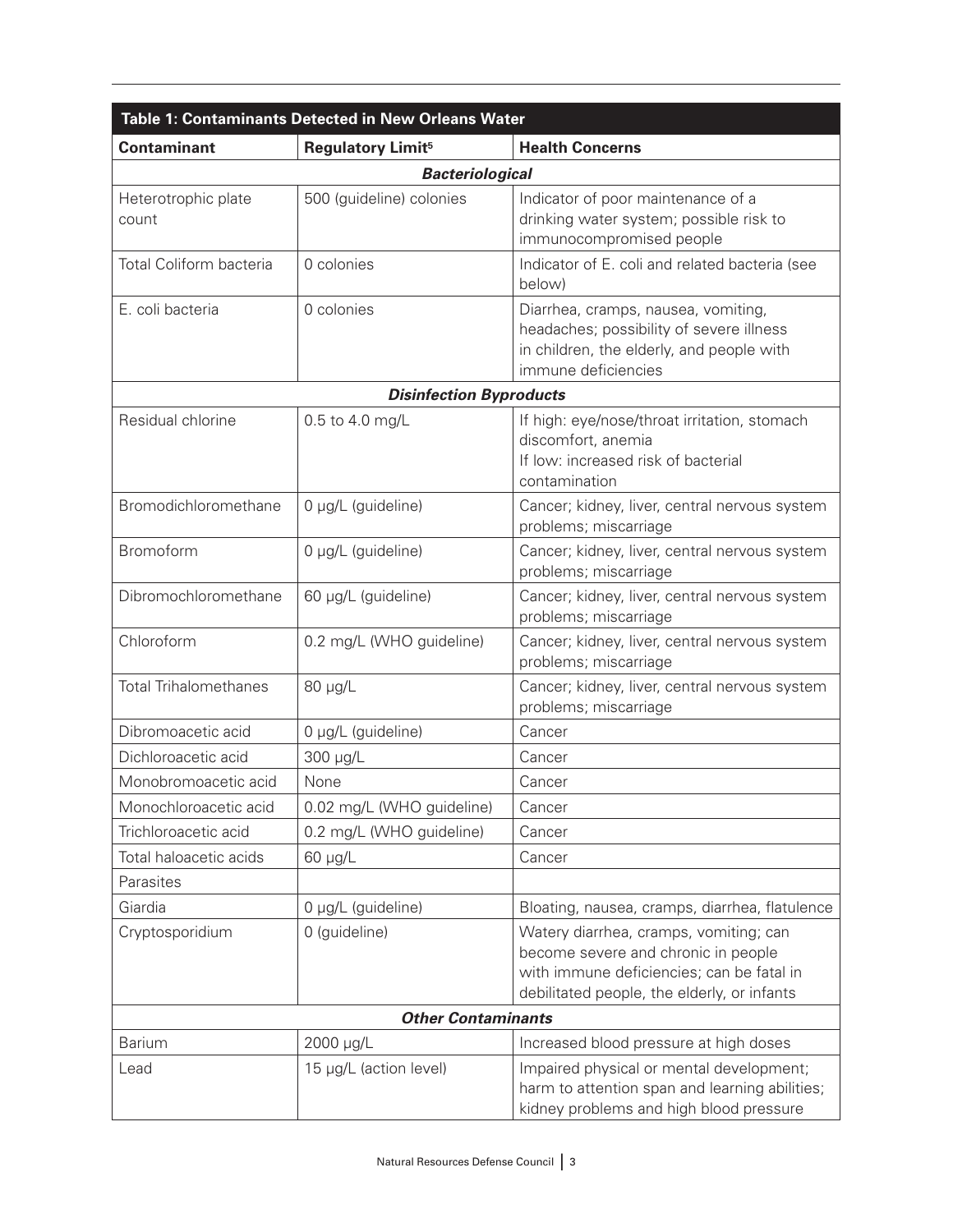| <b>Contaminant</b> | <b>Regulatory Limit<sup>5</sup></b> | <b>Health Concerns</b>                                                                                                                    |
|--------------------|-------------------------------------|-------------------------------------------------------------------------------------------------------------------------------------------|
| Selenium           | $50 \mu g/L$                        | Hair or fingernail loss, loss of sensation in<br>fingers or toes, circulatory problems at high<br>levels; essential mineral at low levels |
| Phenol             | None                                | Irritation of skin, eyes, and mucous<br>membranes after short-term exposure at<br>high levels                                             |

Note: World Health Organization (WHO) guideline levels are listed in cases where no EPA guideline level exists.<sup>6</sup> However, for some compounds there are not enough data from which to derive guideline values (e.g., monobromoacetic acid), and in these cases no organizational body has issued guideline levels.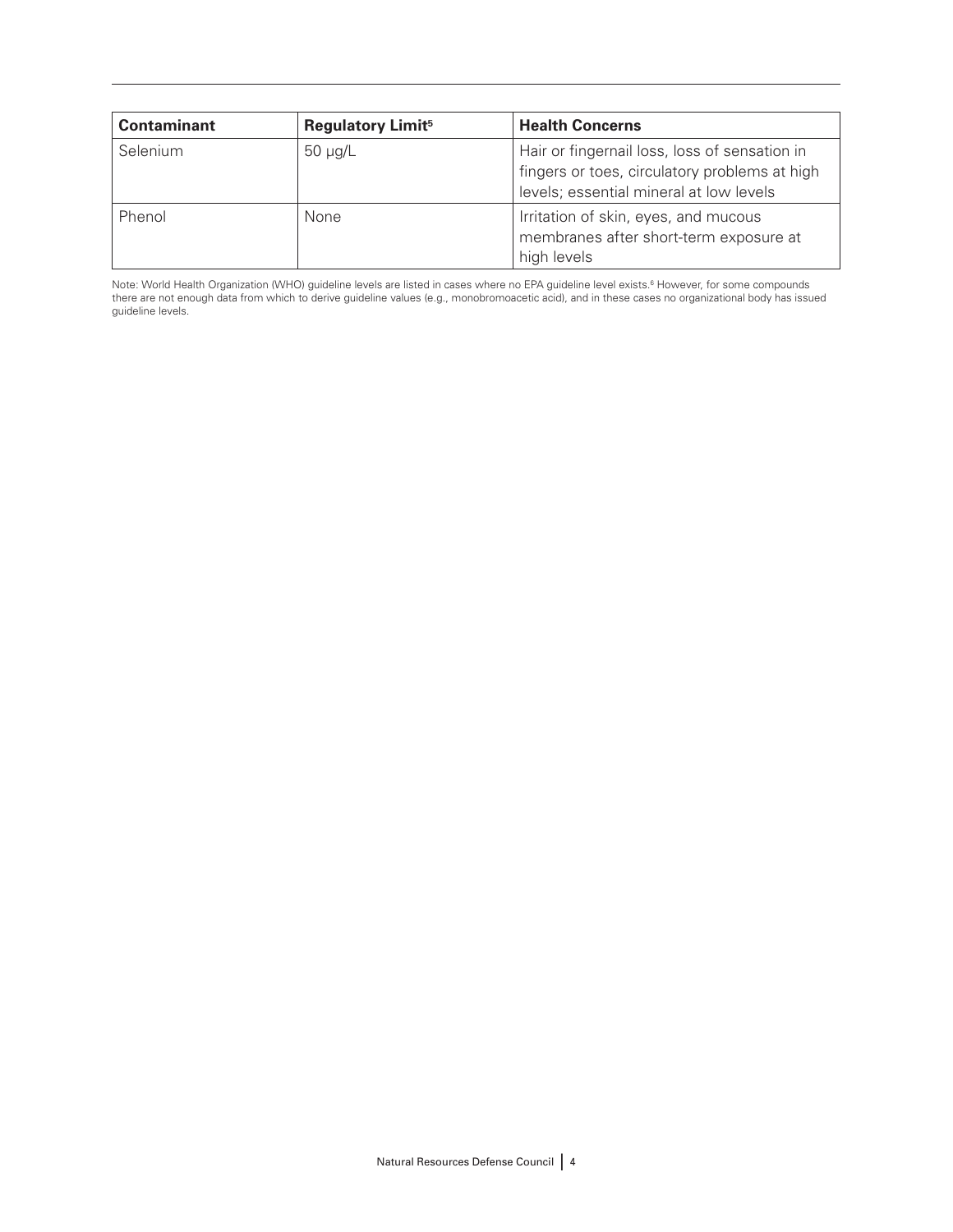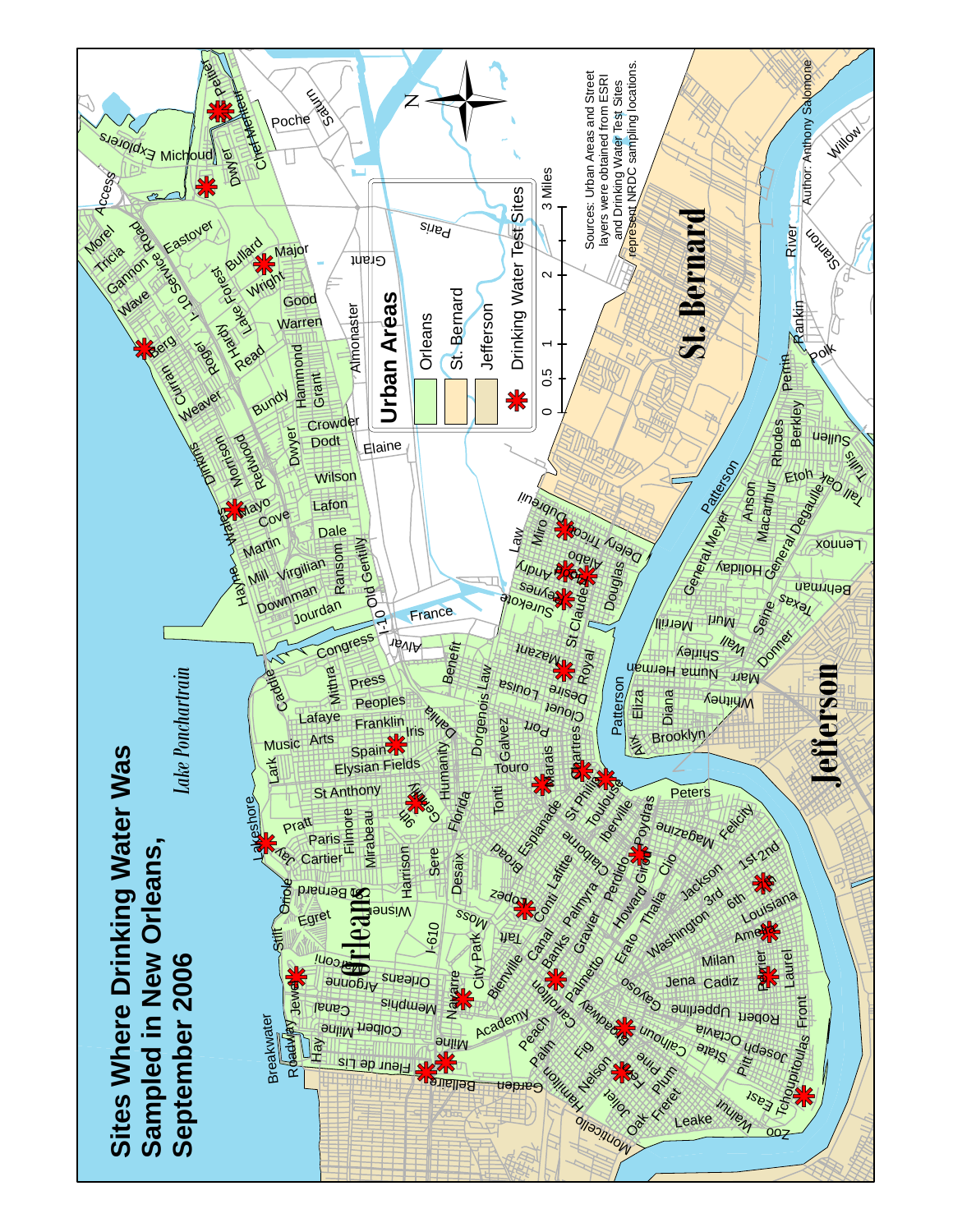# **Results**

Test results are presented in three forms: detectable, non-detectable, and quantifiable. Detectable contaminants are present in the sample, but they are present at levels too low to specifically enumerate with the testing instrument used. *Non-detectable* contaminants are not present at the lower limit of detection for the testing instrument. *Quantifiable* contaminants are present in the sample at levels high enough to indicate a specific concentration.

### **Chemical Contaminants**

The tests done by Common Ground in June 2006 for 170 chemical contaminants did not detect pesticides, polycyclic aromatic hydrocarbons, or most chemical contaminants at quantifiable concentrations. Trihalomethanes (THMs) were the only contaminants that were detected in all five samples, and the concentrations were well below regulatory limits, averaging about 25 micrograms per liter  $(\mu g/L)$  of total THMs, in comparison with the EPA regulatory limit of 80 µg/L. The other contaminants found at quantifiable concentrations included barium, selenium, total phenols, and lead. The concentrations of barium and selenium were far below regulatory limits. Phenols were detected in three out of five samples, but there is no regulatory limit to which to compare them. Lead was detected in one sample at 14.3 µg/L, which is above the guideline level of zero. Lead is a contaminant that can leach from old drinking water pipes and especially from old household plumbing. A number of contaminants were detected at trace levels in one or more samples. However, the levels were so low that the lab was unable to quantify the concentration in the water. These included acetone, benzidine, chloromethane, xylene, nitrophenol, 4,4'-DDE, arsenic, methoxychlor, delta-BHC, and heptachlor. Table 2 summarizes the quantifiable results from the June 2006 independent sampling.

| Table 2: Test Results for Contaminants in New Orleans Water, June 2006 |                          |              |         |                            |                                                |
|------------------------------------------------------------------------|--------------------------|--------------|---------|----------------------------|------------------------------------------------|
| <b>Contaminant</b>                                                     | No. of<br><b>Samples</b> | <b>Units</b> | Average | Range                      | <b>Regulatory or</b><br><b>Guideline Limit</b> |
| Bromodichloromethane                                                   | 5                        | $\mu$ g/L    | 7.0     | $6.4 - 7.3$                | 0 (guideline)                                  |
| Dibromochloromethane                                                   | 5                        | $\mu$ g/L    | 2.2     | $1.3 - 2.6$                | 60 (guideline)                                 |
| <b>Bromoform</b>                                                       | 5                        | $\mu$ g/L    | < 1.0   |                            | 0 (guideline)                                  |
| Chloroform                                                             | 5                        | $\mu$ g/L    | 12.7    | $1.7 - 18.0$               | None                                           |
| <b>Total Trihalomethanes</b>                                           | 5                        | $\mu$ g/L    | 26.0    | $22.2 - 27.6$              | 80                                             |
| <b>Barium</b>                                                          | 5                        | $\mu$ g/L    | 57.5    | $55.5 - 63.1$              | 2000                                           |
| Selenium                                                               | 5                        | $\mu$ g/L    | 14.2    | $13.1 - 16.3$              | 50                                             |
| Lead                                                                   | 5                        | $\mu$ g/L    | 6.9     | $<$ LOD <sup>*</sup> -14.3 | 0 (guideline)                                  |
| 15 µg/L (action level)                                                 |                          |              |         |                            |                                                |
| <b>Total Phenols</b>                                                   | 5                        | $\mu$ g/L    | 4.2     | $<$ LOD-5.4                | None                                           |

\*LOD = limit of detection

### **Chlorine**

In September and October 2006, NRDC and the People's Environmental Center focused their testing on residual chlorine, microbial contaminants, and THMs. Table 3 summarizes the results of the testing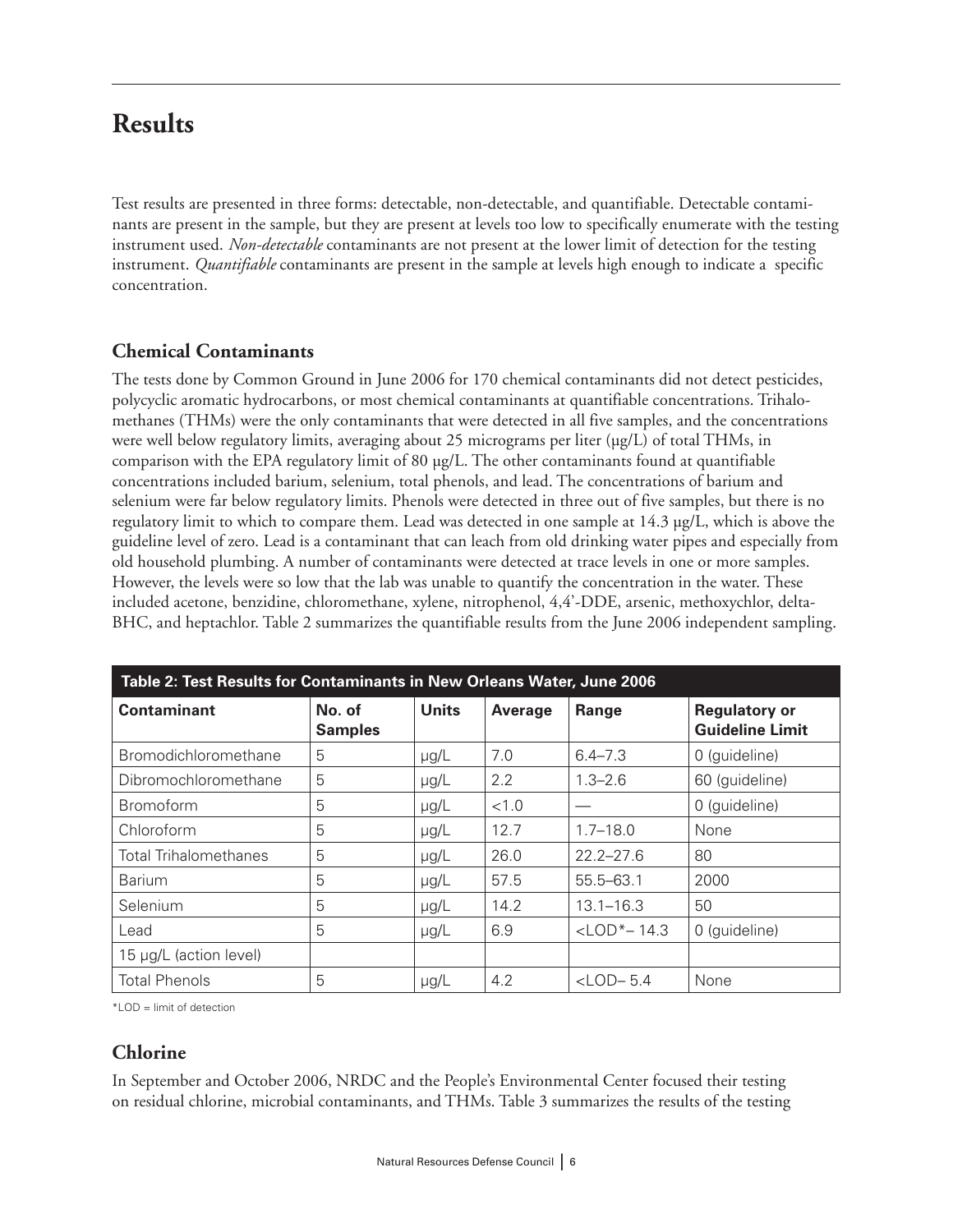in September, and Table 4 shows the October results. Residual chlorine concentrations were within an acceptable range in all samples tested, averaging 2.42 [range 1.43–3.34]. Residual chlorine levels in U.S. water distribution systems typically range from 0.5 mg/L to 2.0 mg/L. However, higher levels could be needed depending on the chlorine demand of the specific system and the type of chlorination used. The residual chlorine levels that we found were adequate.

### **Bacteria and Parasites**

Heterotrophic plate count (HPC) was significantly elevated above the guideline level in three samples (10 percent). Although the EPA nonenforceable guideline limit is 500 colonies, these three samples tested at 1700, 1700, and 5700 colonies. The elevated HPC is an indicator of poor system maintenance. Water systems with a layer of microbial material inside the pipes (known as biofilms) may have a high HPC count even in the presence of a disinfecting agent such as chlorine. HPC counts exceeding 10,000 per milliliter can mask coliform counts, but these samples were not that high. The samples that tested high for HPC were located in Uptown/Carrollton (two sites) and in Village de l'Est. Retesting at these three sites revealed lower HPC (4, 100, and 740 at the three sites). The persistently elevated HPC was in a FEMA trailer in Village de l'Est. See Table 4 for a summary of the retesting.

None of the initial 30 tests were positive for total coliform. However, one of the three retests was positive for total coliform. That site was in Uptown near the intersection of Prytania and Napoleon streets. Total coliform is an indicator of certain types of bacteria in water. However, because coliform may be from a fecal or nonfecal source, the presence of total coliform alone is not a decisive indicator of the health risk of drinking water.

The primary indicator of pathogens in water is E. coli, whose presence indicates that the water sample has definitely been in contact with human or animal fecal material. No E. coli was found in any of the water samples. The sample that tested positive for total coliform also tested negative for E. coli, which means the coliform present were a non-fecal type. The 33 negative samples for E. coli from across the city are reassuring and offer some level of confidence that there was no widespread pathogenic bacterial contamination in the city water system at the time of the testing.

Four samples were tested for the parasites giardia and cryptosporidium. All samples were below the laboratory detection limit. This result is difficult to interpret due to the small sample size and the fact that the laboratory detection limit is above the EPA guideline value. Laboratory testing frequently fails to detect these parasites even when they are present in water systems. For that reason, detections of giardia or cryptosporidium in water are very important, but the failure to detect these contaminants in a small number of samples does not mean they are not present.

## **Disinfection Byproducts**

Disinfection byproducts were detected in all the water samples taken in New Orleans. The average concentration of total trihalomethanes (TTHM) was 28.6 micrograms per liter (µg/L) [range 24.1–33.2]. This concentration is well below the regulatory limit of 80 µg/L. Some individual trihalomethanes were significantly above EPA guideline values, known as Maximal Contaminant Level Goals (MCLG). In particular, the average bromodichloromethane concentration was  $10.3 \mu g/L$  [range 8.9–12], whereas the MCLG is zero. The average concentration of total haloacetic acids (HAA5) was 13.2 µg/L [range 11.8–15.2]. This is significantly below the regulatory limit of 60 µg/L. Although there are no MCLGs for most of the haloacetic acids, there was one sample—taken at Children's Hospital—that contained a concentration of dibromoacetic acid of 11 µg/L; this is significantly above the MCLG of zero for that chemical. The average and range of concentrations of the major contaminants are shown in Table 2.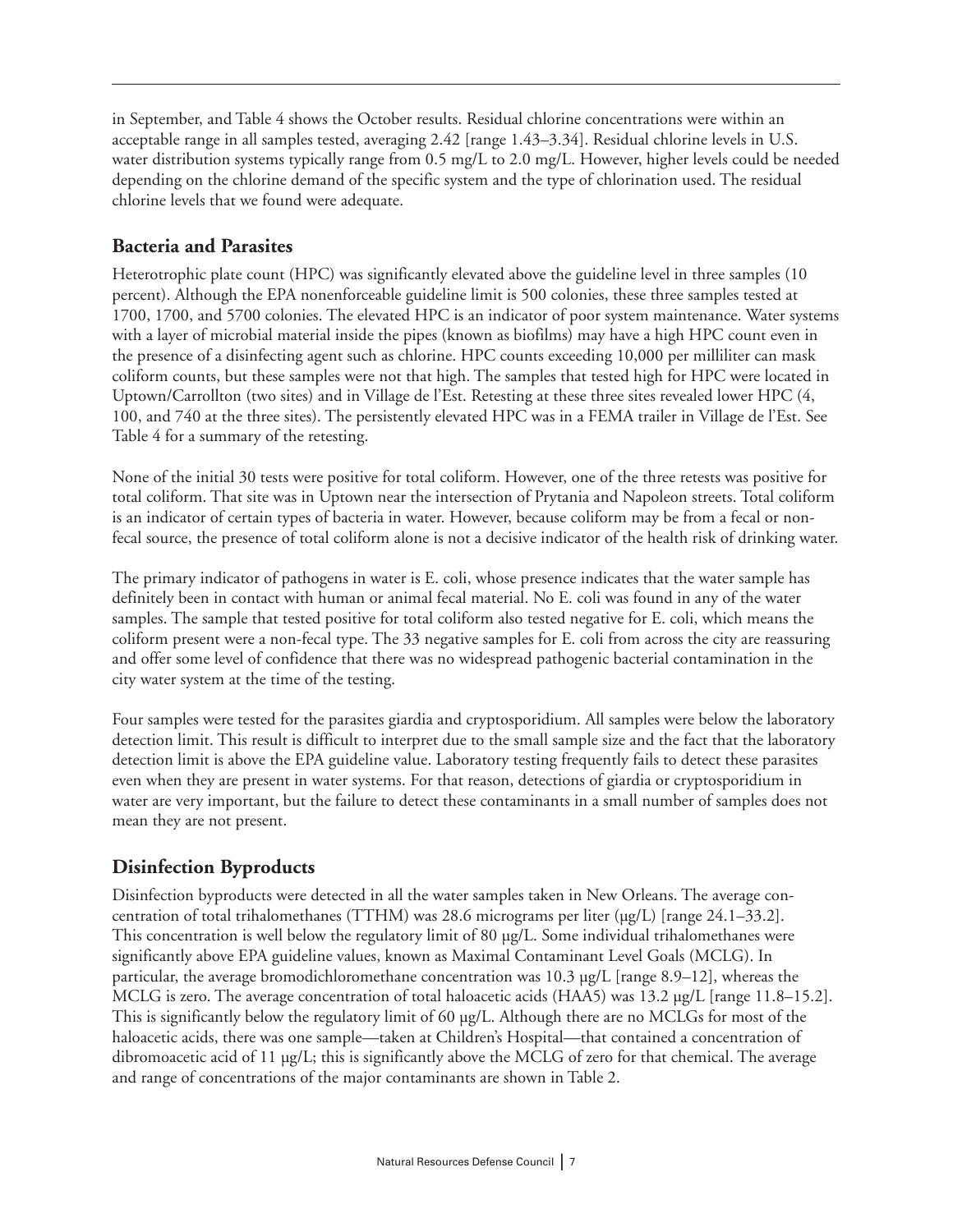#### **Why Does HPC Matter?**

Heterotrophic plate count (HPC) is a measurement of mixed bacteria in water. This test provides a quantitative assessment of the viable bacteria in a water sample that are able to grow under the standardized test conditions. HPC testing may be used to monitor changes in the quality of water throughout a distribution system, thus giving an indication of the effectiveness of chlorination or other disinfection in the system as well as the possible existence of cross-connections, sediment accumulation, and other problems within the distribution lines. Although industry and several government agencies state that HPC poses no health risk, that statement remains somewhat controversial. HPC includes some opportunistic pathogens that may pose risks to immunocompromised people. Examples of bacteria that may be included in HPC include Aeromonas, Acinetobacter, Corynebacterium, Klebsiella, Legionella, Moraxella, Mycobacteria, Pseudomonas, Staphylococcus, and Vibrio. Bacteria in all of these genera can affect humans under certain circumstances. Also, HPC levels that are high can interfere with coliform testing and may mask fecal or total coliform.

Reference: Pavlov, D. "Potentially pathogenic features of heterotrophic plate count bacteria isolated from treated and untreated drinking water." Int J Food Microbiol. 2004;92(3):275–87.

| Table 3: Test Results for Contaminants in New Orleans Water, September 2006 |                          |              |                |                          |                                                |
|-----------------------------------------------------------------------------|--------------------------|--------------|----------------|--------------------------|------------------------------------------------|
| <b>Contaminant</b>                                                          | No. of<br><b>Samples</b> | <b>Units</b> | <b>Average</b> | Range                    | <b>Regulatory or</b><br><b>Guideline Limit</b> |
| Heterotrophic plate count                                                   | 30                       | colonies     | 326.4          | $0.5 - 5700$             | 500 (guideline)                                |
| Total coliform bacteria                                                     | 30                       | colonies     | $\Omega$       | $\overline{0}$           | $\Omega$                                       |
| E. coli bacteria                                                            | 30                       | colonies     | $\mathbf{0}$   | $\overline{0}$           | $\overline{0}$                                 |
| Residual chlorine                                                           | 30                       | mg/L         | 2.42           | $1.43 - 3.20$            | Between 0.5-4.0                                |
| <b>Contaminant</b>                                                          | No. of<br><b>Samples</b> | <b>Units</b> | <b>Average</b> | Range                    | <b>Regulatory or</b><br><b>Guideline Limit</b> |
| Bromodichloromethane                                                        | 30                       | µg/L         | 10.3           | $8.9 - 12.0$             | 0 (guideline)                                  |
| Bromoform                                                                   | 30                       | µg/L         | 0.7            | $0.5 - 1.0$              | 0 (guideline)                                  |
| Dibromochloromethane                                                        | 30                       | µg/L         | 5.9            | $4.8 - 7.0$              | 60 (guideline)                                 |
| Chloroform                                                                  | 30                       | µg/L         | 11.6           | $9.4 - 14.0$             | None                                           |
| <b>Total Trihalomethanes</b>                                                | 30                       | µg/L         | 28.6           | $24.1 - 33.2$            | 80                                             |
| Dibromoacetic acid                                                          | 10                       | µg/L         | 2.2            | $1.1 - 11.0$             | None                                           |
| Dichloroacetic acid                                                         | 10                       | µg/L         | 8.5            | $0.8 - 11.0$             | 300                                            |
| Monobromoacetic acid                                                        | 10                       | µg/L         | 1.5            | $0.5 - 12.0$             | None                                           |
| Monochloroacetic acid                                                       | 10                       | µg/L         | 1.5            | $1.0 - 6.0$              | None                                           |
| Trichloroacetic acid                                                        | 10                       | µg/L         | 5.2            | $2.6 - 29.8$             | None                                           |
| <b>Total Haloacetic acids</b>                                               | 10                       | µg/L         | 13.2           | $11.8 - 15.2$            | 60                                             |
| Giardia                                                                     | $\overline{4}$           | colonies     | $< 9.26*$      | $\overline{\phantom{0}}$ | 0 (guideline)                                  |
| Cryptosporidium                                                             | 4                        | colonies     | $< 9.26*$      | $\qquad \qquad$          | 0 (guideline)                                  |

\*This is the limit of detection of the laboratory sampling method.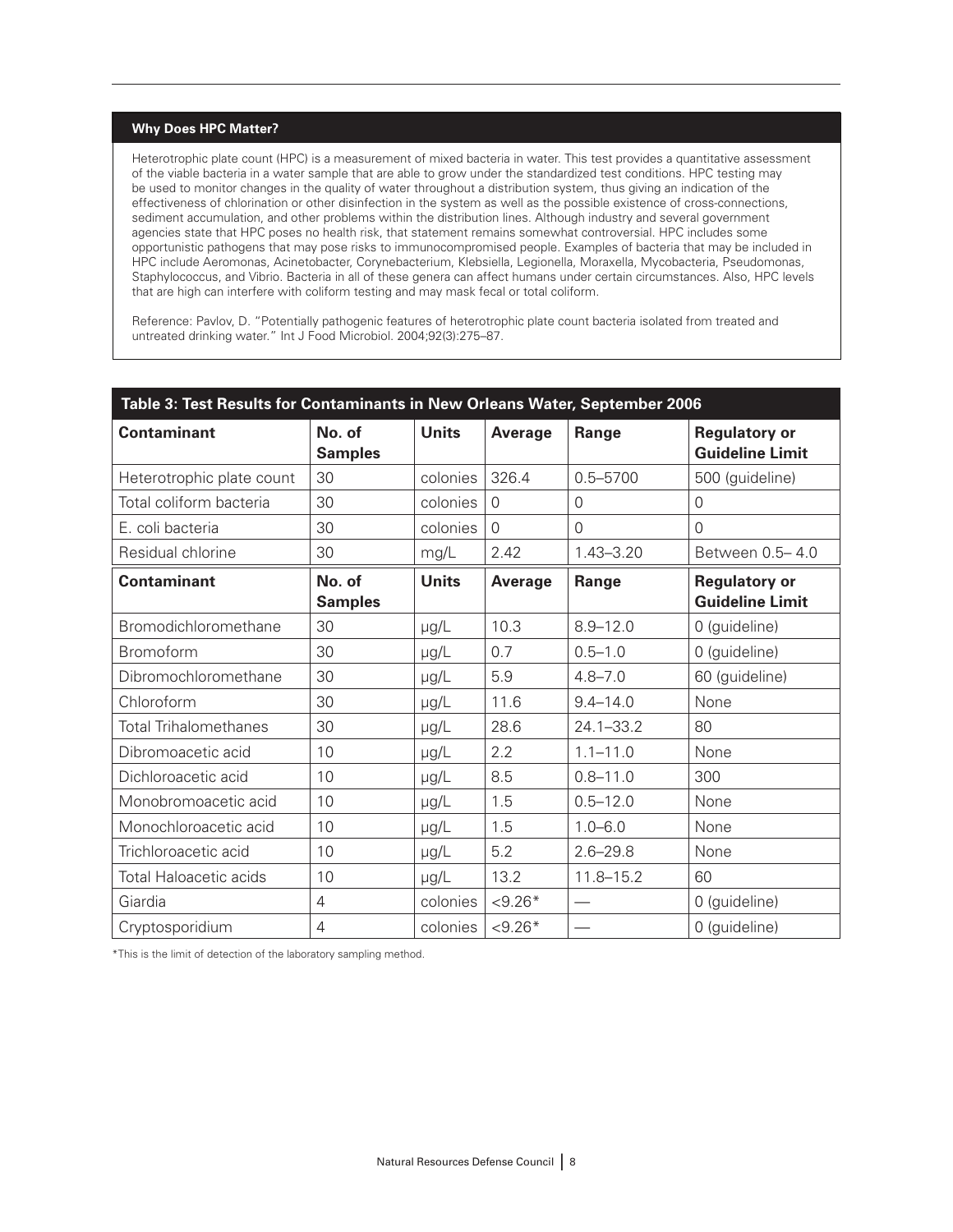| Table 4: Retesting of Three Samples of New Orleans Water, October 2006 |                          |                              |            |                                                      |                             |
|------------------------------------------------------------------------|--------------------------|------------------------------|------------|------------------------------------------------------|-----------------------------|
| <b>Contaminant</b>                                                     | No. of<br><b>Samples</b> | <b>Units</b>                 | Average    | Range                                                | <b>Regulatory</b>           |
| or Guideline Limit                                                     |                          |                              |            |                                                      |                             |
| Heterotrophic plate count                                              | 3                        | Present<br>or not<br>present | 281        | $4 - 740$                                            | 500 (guideline)<br>colonies |
| Total coliform bacteria                                                | 3                        | Present<br>or not<br>present | <b>Not</b> | Negative at<br>two sites,<br>positive at one<br>site | 0 colonies                  |
| E. coli bacteria                                                       | 3                        | Present<br>or not<br>present | <b>Not</b> | Negative at all<br>three sites                       | 0 colonies                  |
| Residual chlorine                                                      | 3                        | mg/L                         | 2.34       | $1.63 - 3.34$                                        | Between 0.5–4.0             |

\*Nonnumerical value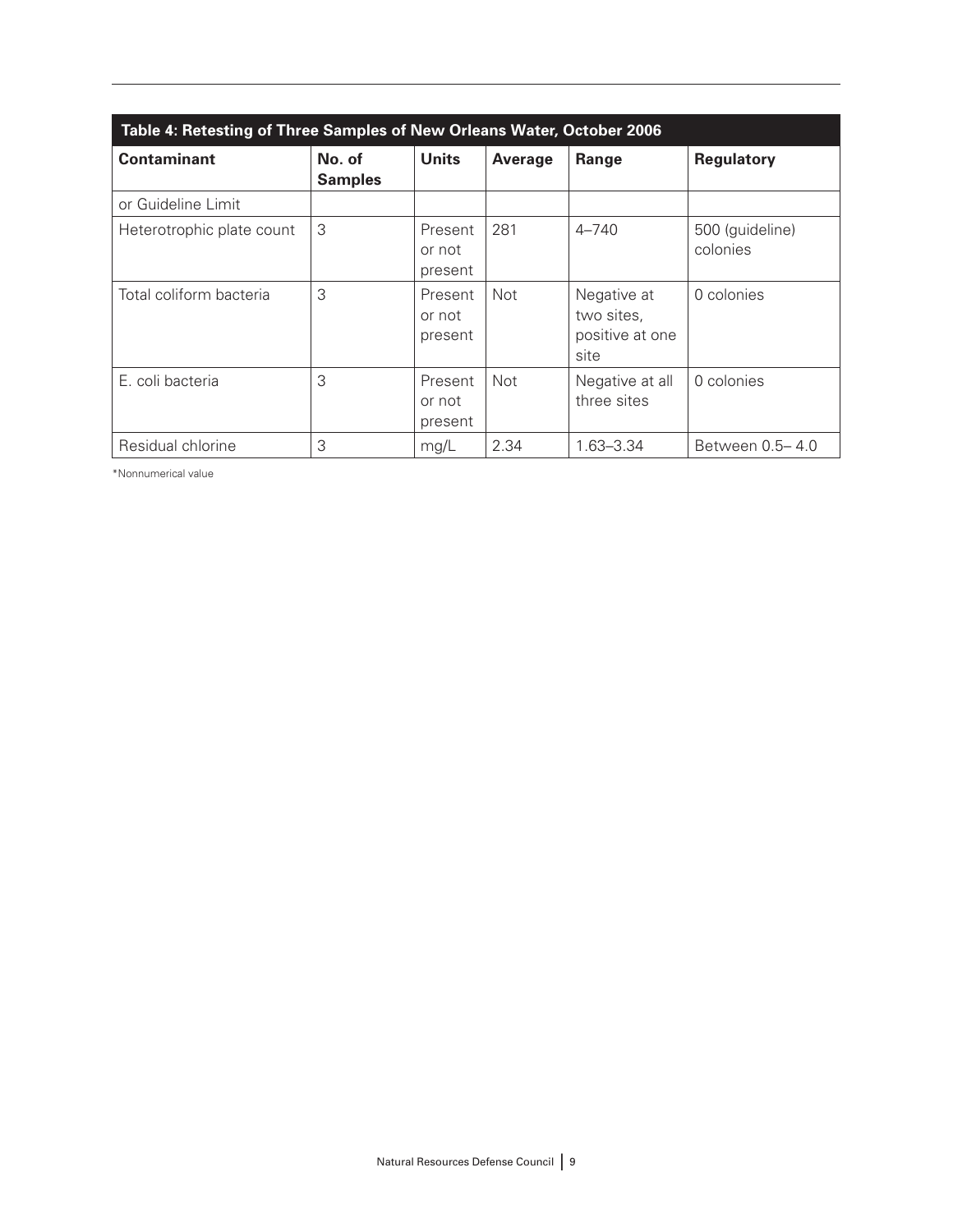# **Conclusions and Recommendations**

The results of our testing do not positively indicate health risks related to water quality; however, the presence of total coliform in one sample does raise a potential concern. Furthermore, the quality of New Orleans drinking water and the condition of the distribution system should continue to be studied until confidence in the system is completely restored.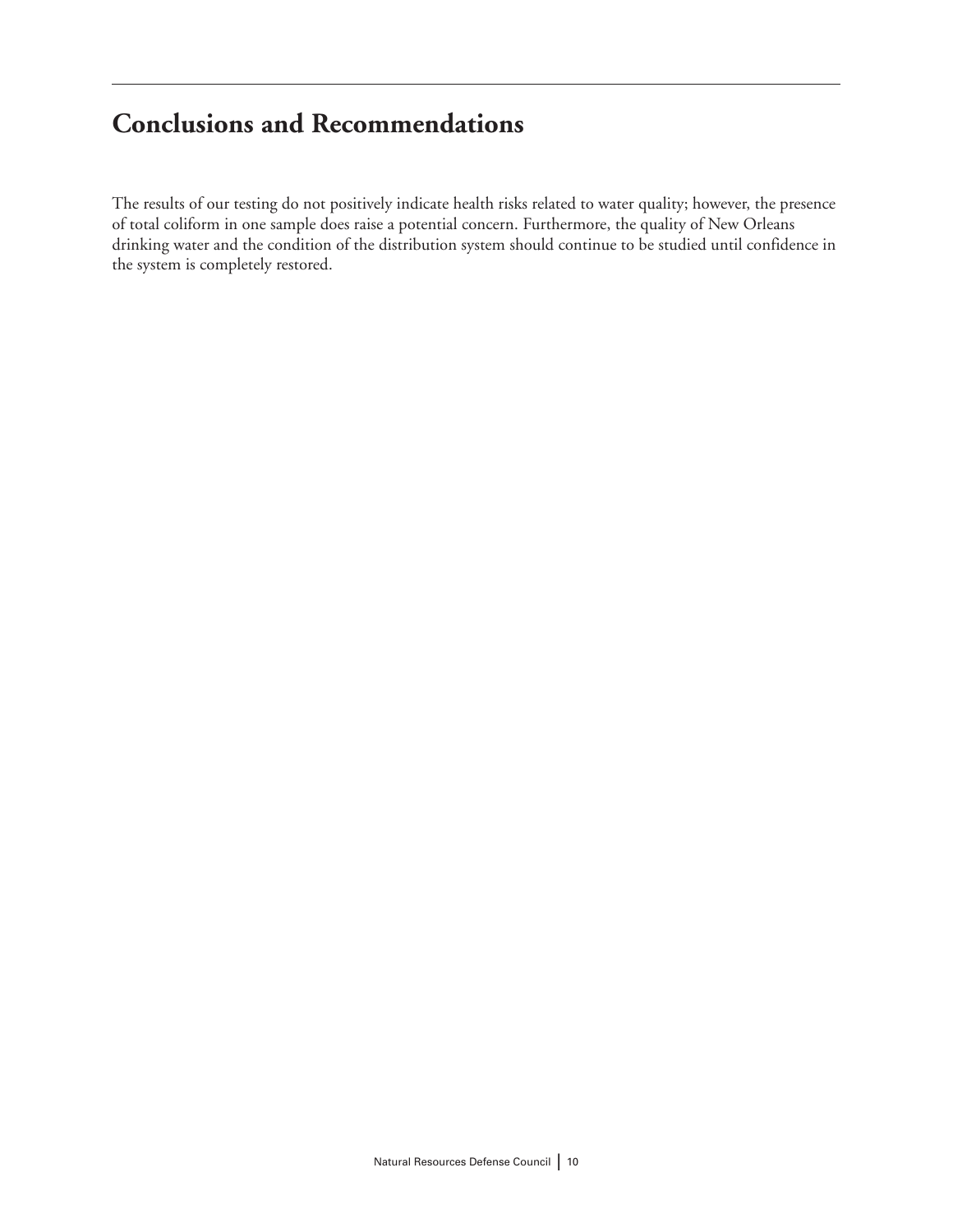# **Contaminants by Location**

#### **Uptown**

Location: Private home near South Carrollton Ave. and South Claiborne Ave. Date: September 5, 2006

| <b>Chemical</b>               | <b>Measured Level</b> | <b>Regulatory Level</b> |
|-------------------------------|-----------------------|-------------------------|
| Heterotrophic plate count     | 5700                  | 500 (guideline)         |
| Total coliform bacteria       | $\overline{0}$        | $\mathcal{O}$           |
| E. coli bacteria              | 0                     | $\Omega$                |
| Residual chlorine             | 1.96                  | Between 0.5-4.0         |
| Bromodichloromethane          | 11                    | 0 (guideline)           |
| <b>Bromoform</b>              | 0.9                   | 0 (guideline)           |
| Dibromochloromethane          | 6.7                   | 60 (guideline)          |
| Chloroform                    | 12                    | None                    |
| <b>Total Trihalomethanes</b>  | 30.6                  | 80                      |
| Dibromoacetic acid            | 1.5                   | None                    |
| Dichloroacetic acid           | 7.9                   | 300                     |
| Monobromoacetic acid          | 0.5                   | None                    |
| Monochloroacetic acid         |                       | None                    |
| Trichloroacetic acid          | 2.6                   | None                    |
| <b>Total Haloacetic acids</b> | 12                    | 60                      |
| Giardia                       | $< 9.091*$            | 0 (guideline)           |
| Cryptosporidium               | $< 9.091*$            | 0 (guideline)           |

\*This is the limit of detection of the laboratory sampling method.

Note: Units for the microbial contaminants are in colonies. Units for the disinfection byproducts are in micrograms per liter (µg/L).

Location: Public building near Henry Clay Ave. and Tchoupitoulas St. Date: September 6, 2006

| <b>Chemical</b>              | <b>Measured Level</b> | <b>Regulatory Level</b> |
|------------------------------|-----------------------|-------------------------|
| Heterotrophic plate count    | 170                   | 500 (guideline)         |
| Total coliform bacteria      | O                     |                         |
| E. coli bacteria             | 0                     |                         |
| Residual chlorine            | 2.33                  | Between 0.5-4.0         |
| Bromodichloromethane         | 11                    | 0 (guideline)           |
| <b>Bromoform</b>             | 0.8                   | 0 (guideline)           |
| Dibromochloromethane         | 6.3                   | 60 (guideline)          |
| Chloroform                   | 13                    | None                    |
| <b>Total Trihalomethanes</b> | 31.1                  | 80                      |
| Dibromoacetic acid           | 11                    | None                    |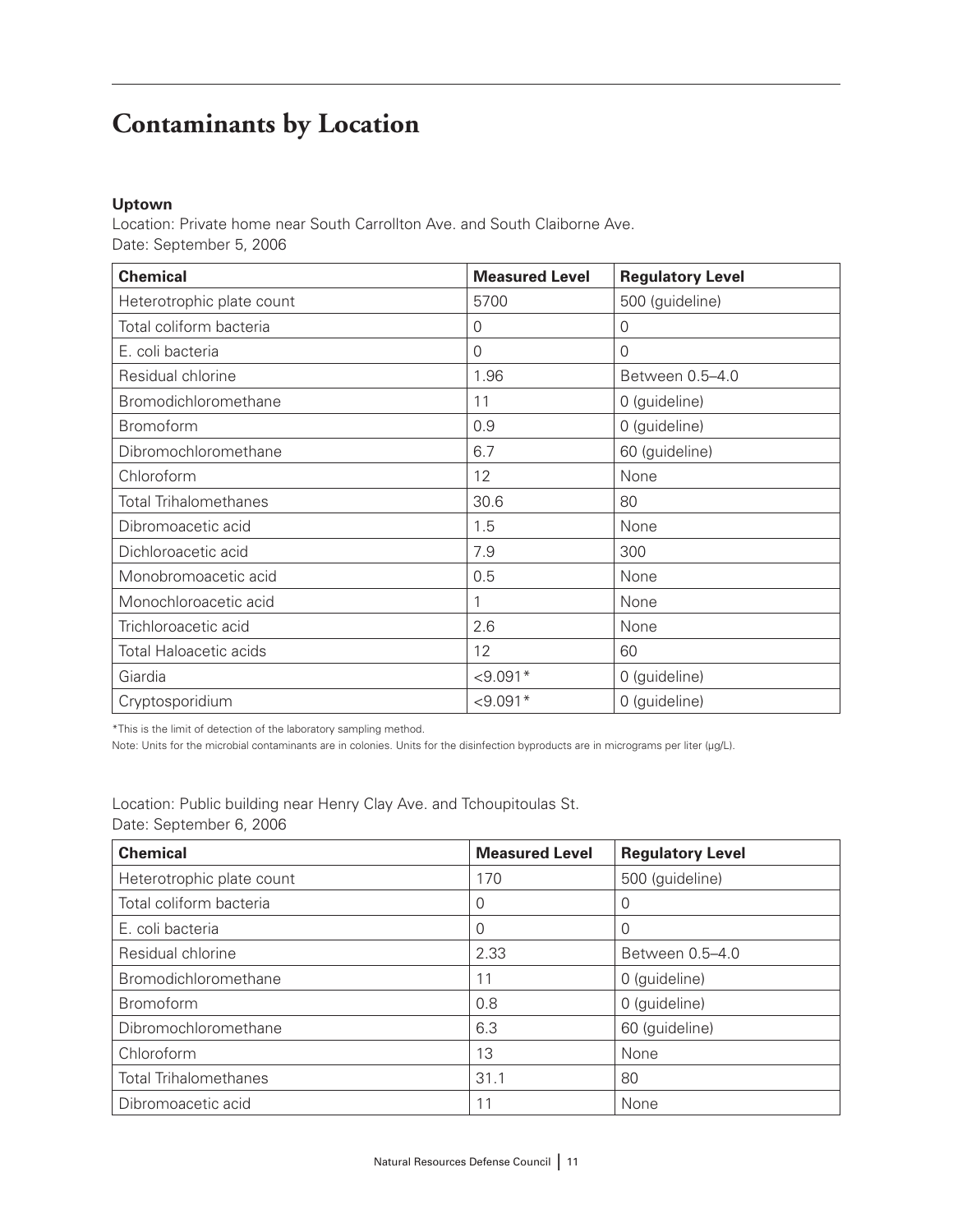| <b>Chemical</b>       | <b>Measured Level</b> | <b>Regulatory Level</b> |
|-----------------------|-----------------------|-------------------------|
| Dichloroacetic acid   | 0.8                   | 300                     |
| Monobromoacetic acid  | 12                    | None                    |
| Monochloroacetic acid | 6                     | None                    |
| Trichloroacetic acid  | 29.8                  | None                    |
| Giardia               | $< 9.091*$            | 0 (guideline)           |
| Cryptosporidium       | $< 9.091*$            | 0 (guideline)           |

\*This is the limit of detection of the laboratory sampling method.

Note: Units for the microbial contaminants are in colonies. Units for the disinfection byproducts are in micrograms per liter (µg/L).

Location: Public building at Napoleon Ave. near Prytania St. Date: September 8, 2006

| <b>Chemical</b>           | <b>Measured Level</b> | <b>Regulatory Level</b> |
|---------------------------|-----------------------|-------------------------|
| Heterotrophic plate count | 1700                  | 500 (guideline)         |
| Total coliform bacteria   | 0                     | O                       |
| E. coli bacteria          | O                     | O                       |
| Residual chlorine         | 2.51                  | Between 0.5-4.0         |
| Bromodichloromethane      | 9.3                   | 0 (guideline)           |
| <b>Bromoform</b>          | 0.7                   | 0 (guideline)           |
| Dibromochloromethane      | 5.6                   | 60 (guideline)          |
| Chloroform                | 9.8                   | None                    |

Total Trihalomethanes 25.4 80

Note: Units for the microbial contaminants are in colonies. Units for the disinfection byproducts are in micrograms per liter (µg/L).

#### **Lakeview**

Location: Private home near East Lakeshore Pkwy. and Canal Blvd. Date: September 5, 2006

| <b>Chemical</b>              | <b>Measured Level</b> | <b>Regulatory Level</b> |
|------------------------------|-----------------------|-------------------------|
| Heterotrophic plate count    | 92                    | 500 (guideline)         |
| Total coliform bacteria      | $\Omega$              | 0                       |
| E. coli bacteria             | 0                     | 0                       |
| Residual chlorine            | 2.79                  | Between 0.5-4.0         |
| Bromodichloromethane         | 12                    | 0 (guideline)           |
| <b>Bromoform</b>             |                       | 0 (guideline)           |
| Dibromochloromethane         | 6.9                   | 60 (guideline)          |
| Chloroform                   | 12                    | None                    |
| <b>Total Trihalomethanes</b> | 31.9                  | 80                      |
| Dibromoacetic acid           | 1.4                   | None                    |
| Dichloroacetic acid          | 8.2                   | 300                     |
| Monobromoacetic acid         | 0.5                   | None                    |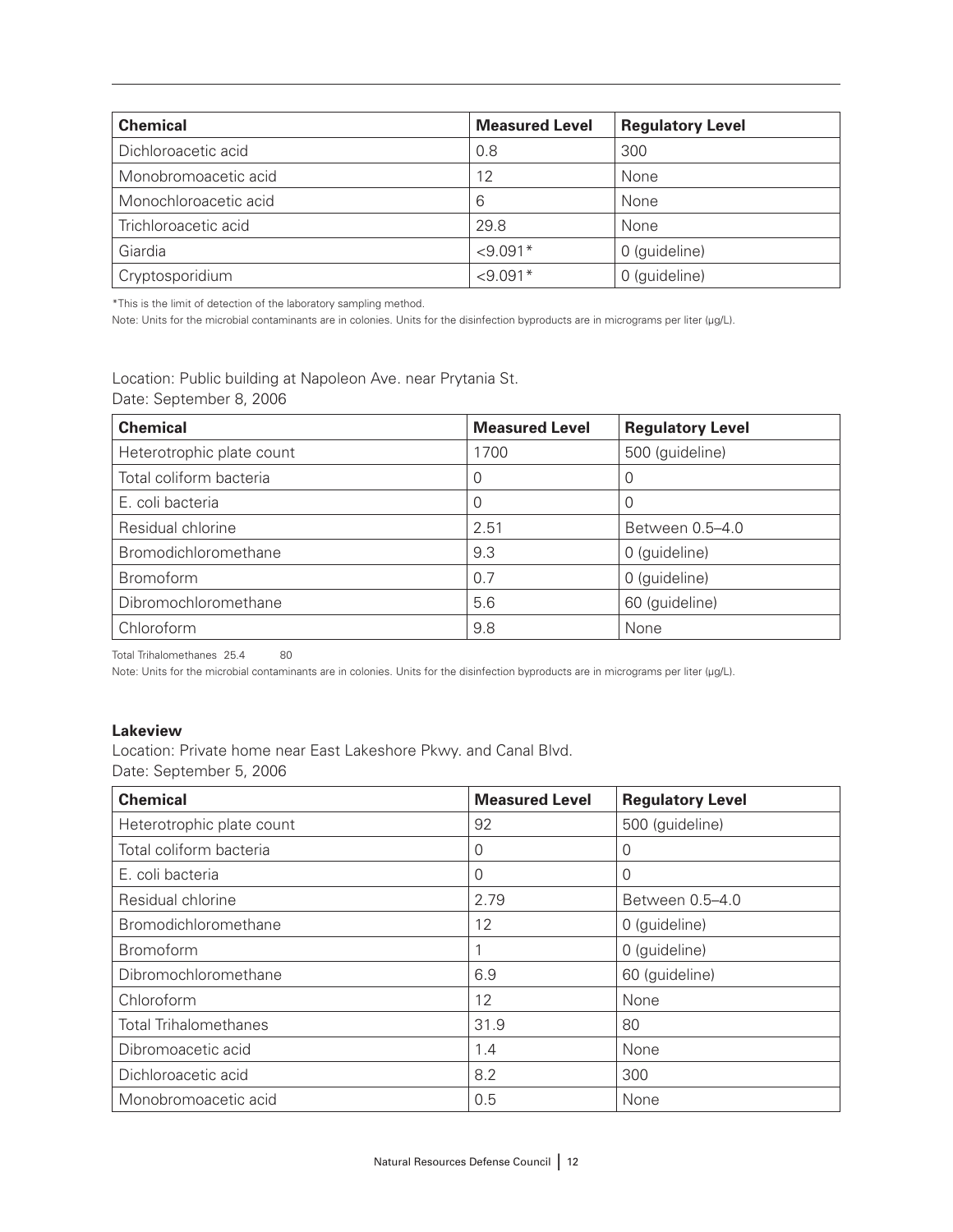| <b>Chemical</b>        | <b>Measured Level</b> | <b>Regulatory Level</b> |
|------------------------|-----------------------|-------------------------|
| Monochloroacetic acid  |                       | None                    |
| Trichloroacetic acid   | 2.7                   | None                    |
| Total Haloacetic acids | 12.3                  | 60                      |

#### Location: Private home at Bellaire Dr. near Veterans Blvd. Date: September 7, 2006

| <b>Chemical</b>              | <b>Measured Level</b> | <b>Regulatory Level</b> |
|------------------------------|-----------------------|-------------------------|
| Heterotrophic plate count    | 4                     | 500 (guideline)         |
| Total coliform bacteria      |                       |                         |
| E. coli bacteria             |                       |                         |
| Residual chlorine            | 2.7                   | Between 0.5-4.0         |
| Bromodichloromethane         | 9.7                   | 0 (guideline)           |
| <b>Bromoform</b>             | 0.6                   | 0 (guideline)           |
| Dibromochloromethane         | 5.4                   | 60 (guideline)          |
| Chloroform                   | 11                    | None                    |
| <b>Total Trihalomethanes</b> | 26.7                  | 80                      |

Note: Units for the microbial contaminants are in colonies. Units for the disinfection byproducts are in micrograms per liter (µg/L).

#### Location: Private home near Marcia Ave. and Bellaire Dr. Date: September 7, 2006

| <b>Chemical</b>              | <b>Measured Level</b> | <b>Regulatory Level</b> |
|------------------------------|-----------------------|-------------------------|
| Heterotrophic plate count    | 0.5                   | 500 (guideline)         |
| Total coliform bacteria      | $\Omega$              | 0                       |
| E. coli bacteria             | $\Omega$              | 0                       |
| Residual chlorine            | 2.53                  | Between 0.5-4.0         |
| Bromodichloromethane         | 9.3                   | 0 (guideline)           |
| <b>Bromoform</b>             | 0.7                   | 0 (guideline)           |
| Dibromochloromethane         | 5.4                   | 60 (guideline)          |
| Chloroform                   | 11                    | None                    |
| <b>Total Trihalomethanes</b> | 26.4                  | 80                      |

Note: Units for the microbial contaminants are in colonies. Units for the disinfection byproducts are in micrograms per liter (µg/L).

Location: Public building at Navarre Ave. and General Diaz St. Date: September 7, 2006

| <b>Chemical</b>           | ∣ Measured Level | <b>Regulatory Level</b> |
|---------------------------|------------------|-------------------------|
| Heterotrophic plate count |                  | 500 (guideline)         |
| Total coliform bacteria   |                  |                         |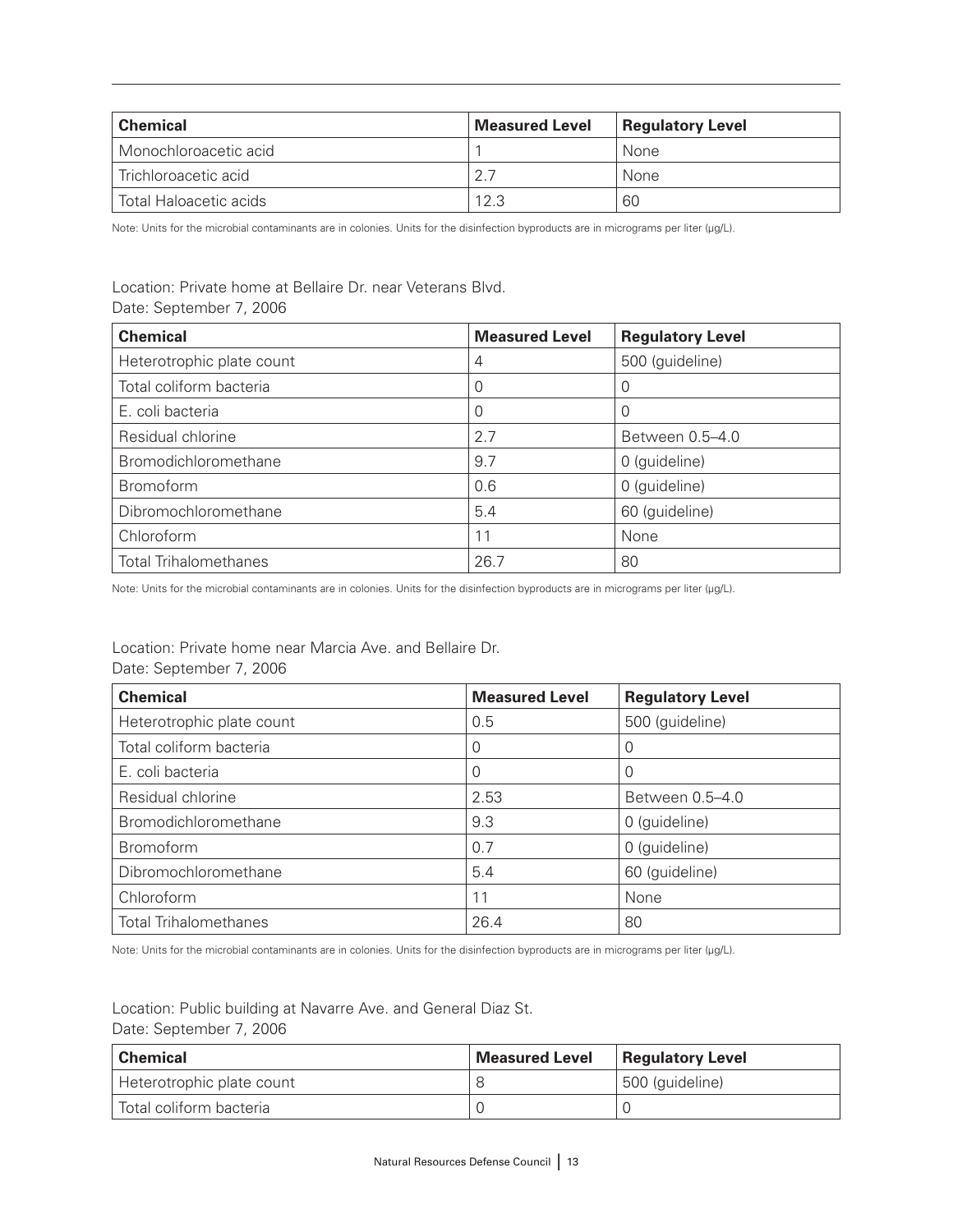| <b>Chemical</b>              | <b>Measured Level</b> | <b>Regulatory Level</b> |
|------------------------------|-----------------------|-------------------------|
| E. coli bacteria             | $\Omega$              |                         |
| Residual chlorine            | 2.23                  | Between 0.5–4.0         |
| Bromodichloromethane         | 9.7                   | 0 (guideline)           |
| Bromoform                    | 0.6                   | 0 (guideline)           |
| Dibromochloromethane         | 5.3                   | 60 (guideline)          |
| Chloroform                   | 11                    | None                    |
| <b>Total Trihalomethanes</b> | 26.6                  | 80                      |

#### **Garden District**

Location: Public building at Magazine St. and Washington Ave. Date: September 6, 2006

| <b>Chemical</b>               | <b>Measured Level</b> | <b>Regulatory Level</b> |
|-------------------------------|-----------------------|-------------------------|
| Heterotrophic plate count     | 0.5                   | 500 (guideline)         |
| Total coliform bacteria       | $\overline{0}$        | 0                       |
| E. coli bacteria              | $\Omega$              | $\Omega$                |
| Residual chlorine             | 2.69                  | Between 0.5-4.0         |
| Bromodichloromethane          | 11                    | 0 (guideline)           |
| <b>Bromoform</b>              | 0.8                   | 0 (guideline)           |
| Dibromochloromethane          | 6.5                   | 60 (guideline)          |
| Chloroform                    | 13                    | None                    |
| <b>Total Trihalomethanes</b>  | 31.3                  | 80                      |
| Dibromoacetic acid            | 1.4                   | None                    |
| Dichloroacetic acid           | 10                    | 300                     |
| Monobromoacetic acid          | 0.5                   | None                    |
| Monochloroacetic acid         |                       | None                    |
| Trichloroacetic acid          | 2.8                   | None                    |
| <b>Total Haloacetic acids</b> | 14.2                  | 60                      |

Note: Units for the microbial contaminants are in colonies. Units for the disinfection byproducts are in micrograms per liter (µg/L).

Location: Public building at Foucher St. near Coliseum St. Date: September 7, 2006

| <b>Chemical</b>           | <b>Measured Level</b> | <b>Regulatory Level</b> |
|---------------------------|-----------------------|-------------------------|
| Heterotrophic plate count | 2                     | 500 (guideline)         |
| Total coliform bacteria   | $\Omega$              | 0                       |
| E. coli bacteria          | 0                     | 0                       |
| Residual chlorine         | 2.45                  | Between 0.5-4.0         |
| Bromodichloromethane      | 9.9                   | 0 (guideline)           |
| <b>Bromoform</b>          | 9.9                   | 0 (guideline)           |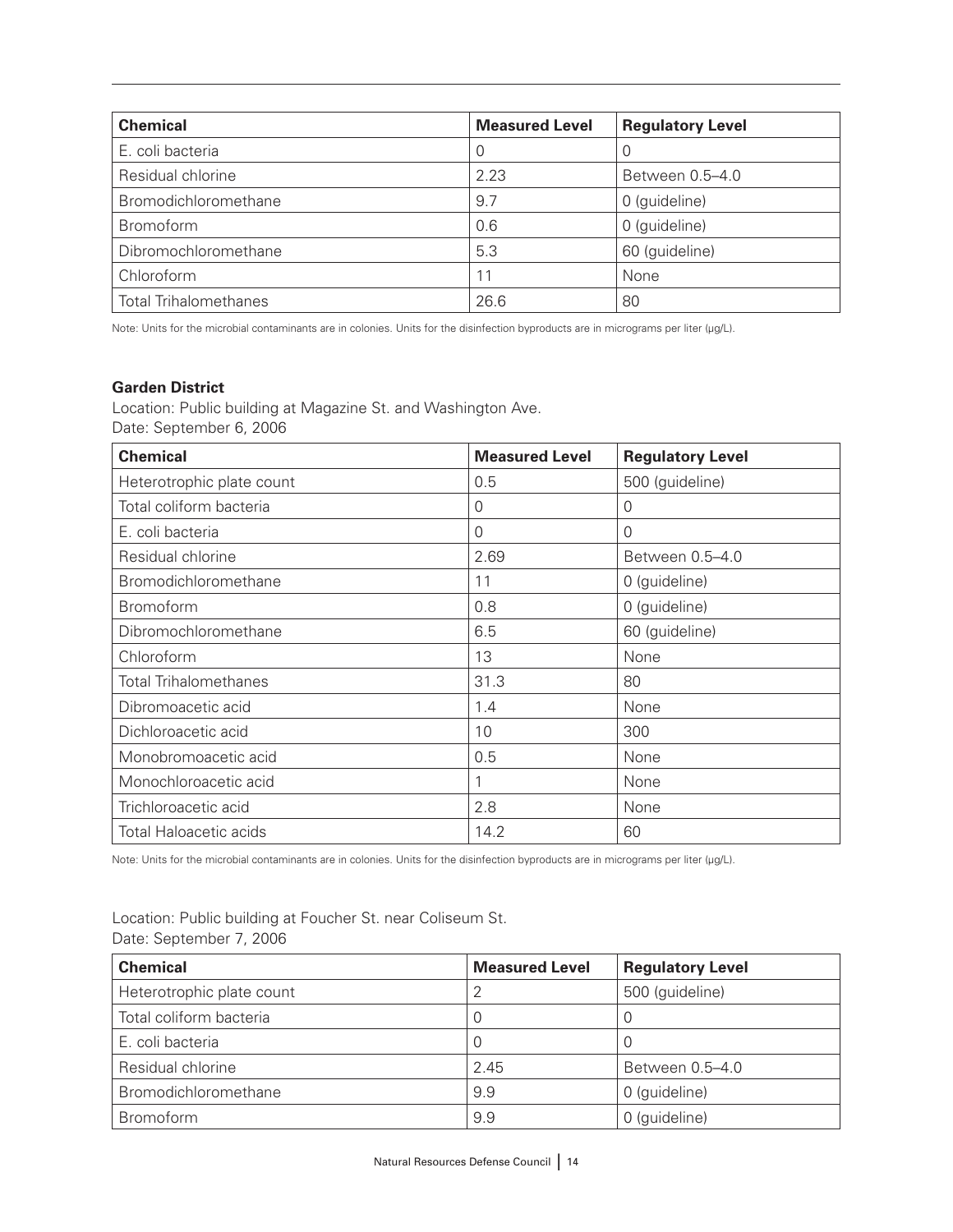| <b>Chemical</b>              | <b>Measured Level</b> | <b>Regulatory Level</b> |
|------------------------------|-----------------------|-------------------------|
| Dibromochloromethane         | 6.3                   | 60 (guideline)          |
| Chloroform                   |                       | None                    |
| <b>Total Trihalomethanes</b> | 28                    | 80                      |

#### **Mid City**

Location: Private home at South Pierce St. near Baudin St. Date: September 6, 2006

| <b>Chemical</b>               | <b>Measured Level</b> | <b>Regulatory Level</b> |
|-------------------------------|-----------------------|-------------------------|
| Heterotrophic plate count     | 0.5                   | 500 (guideline)         |
| Total coliform bacteria       | 0                     | 0                       |
| E. coli bacteria              | $\Omega$              | $\Omega$                |
| Residual chlorine             | 2.63                  | Between 0.5-4.0         |
| Bromodichloromethane          | 12                    | 0 (guideline)           |
| <b>Bromoform</b>              | 0.8                   | 0 (guideline)           |
| Dibromochloromethane          | 6.6                   | 60 (guideline)          |
| Chloroform                    | 13                    | None                    |
| <b>Total Trihalomethanes</b>  | 32.4                  | 80                      |
| Dibromoacetic acid            | 1.3                   | None                    |
| Dichloroacetic acid           | 8.9                   | 300                     |
| Monobromoacetic acid          | 0.5                   | None                    |
| Monochloroacetic acid         |                       | None                    |
| Trichloroacetic acid          | 2.8                   | None                    |
| <b>Total Haloacetic acids</b> | 13                    | 60                      |

Note: Units for the microbial contaminants are in colonies. Units for the disinfection byproducts are in micrograms per liter (µg/L).

Location: Private home at Hagan Ave. near Dumaine St. Date: September 6, 2006

| <b>Chemical</b>              | <b>Measured Level</b> | <b>Regulatory Level</b> |
|------------------------------|-----------------------|-------------------------|
| Heterotrophic plate count    | 14                    | 500 (guideline)         |
| Total coliform bacteria      |                       | 0                       |
| E. coli bacteria             | O                     |                         |
| Residual chlorine            | 3.12                  | Between 0.5-4.0         |
| Bromodichloromethane         | 12                    | 0 (guideline)           |
| Bromoform                    | 0.8                   | 0 (guideline)           |
| Dibromochloromethane         | 6.4                   | 60 (guideline)          |
| Chloroform                   | 14                    | None                    |
| <b>Total Trihalomethanes</b> | 33.2                  | 80                      |

Note: Units for the microbial contaminants are in colonies. Units for the disinfection byproducts are in micrograms per liter (µg/L).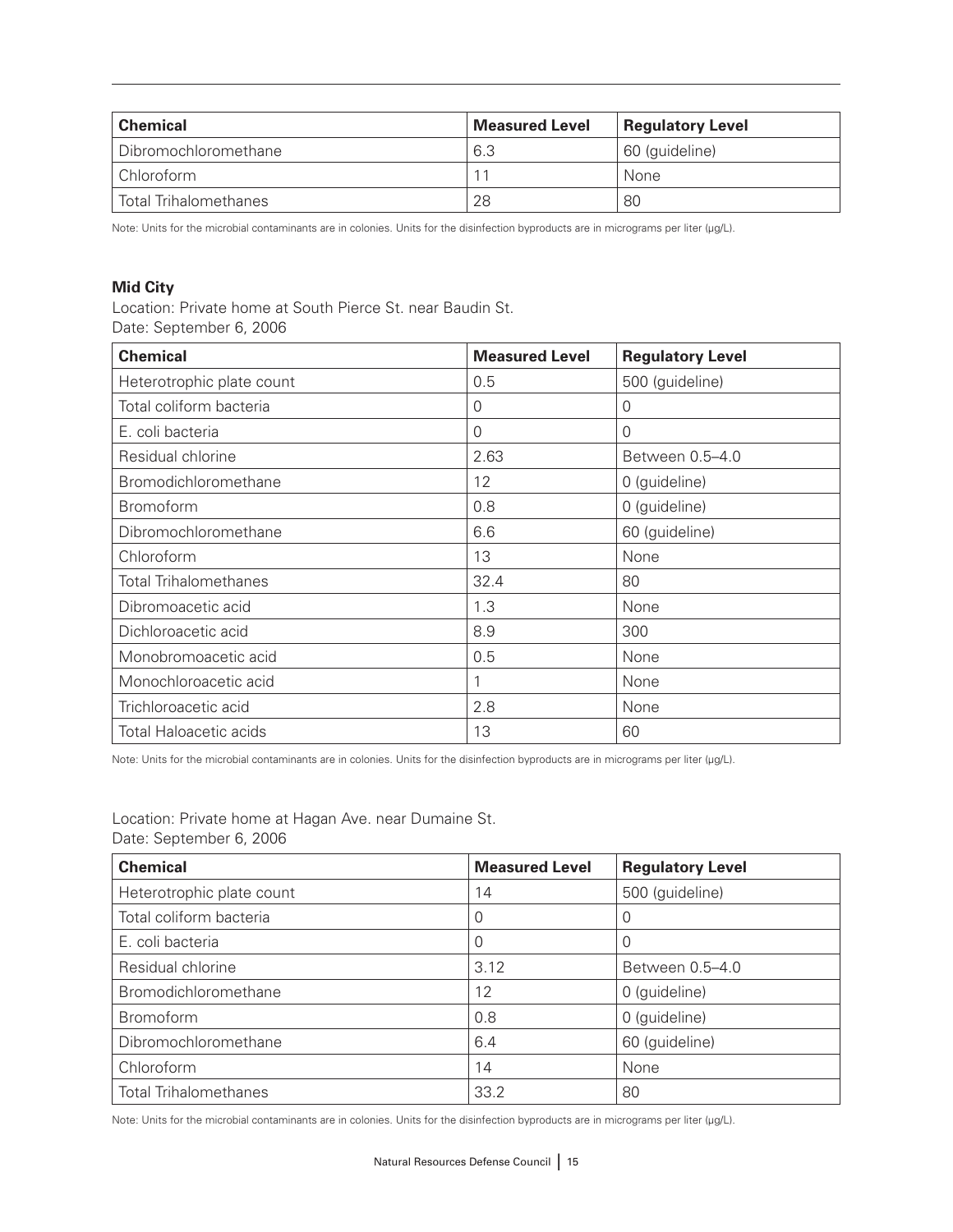#### **Gert Town**

Location: Private home at Broadway St. near Walmsley Ave. Date: September 7, 2006

| <b>Chemical</b>              | <b>Measured Level</b> | <b>Regulatory Level</b> |
|------------------------------|-----------------------|-------------------------|
| Heterotrophic plate count    | 8                     | 500 (guideline)         |
| Total coliform bacteria      |                       | 0                       |
| E. coli bacteria             |                       | O                       |
| Residual chlorine            | 2.63                  | Between 0.5–4.0         |
| Bromodichloromethane         | 9.9                   | 0 (guideline)           |
| Bromoform                    | 0.6                   | 0 (guideline)           |
| Dibromochloromethane         | 5.5                   | 60 (guideline)          |
| Chloroform                   | 11                    | None                    |
| <b>Total Trihalomethanes</b> | 27                    | 80                      |

Note: Units for the microbial contaminants are in colonies. Units for the disinfection byproducts are in micrograms per liter (µg/L).

#### **New Orleans East**

Location: Private home at Notaway Lane near Bullard Ave. Date: September 6, 2006

| <b>Chemical</b>               | <b>Measured Level</b> | <b>Regulatory Level</b> |
|-------------------------------|-----------------------|-------------------------|
| Heterotrophic plate count     | 0.5                   | 500 (guideline)         |
| Total coliform bacteria       | 0                     | 0                       |
| E. coli bacteria              | $\Omega$              | $\Omega$                |
| Residual chlorine             | 2.5                   | Between 0.5-4.0         |
| Bromodichloromethane          | 11                    | 0 (guideline)           |
| <b>Bromoform</b>              | 0.9                   | 0 (guideline)           |
| Dibromochloromethane          | 6.4                   | 60 (guideline)          |
| Chloroform                    | 12                    | None                    |
| <b>Total Trihalomethanes</b>  | 30.3                  | 80                      |
| Dibromoacetic acid            | 1.4                   | None                    |
| Dichloroacetic acid           | 11                    | 300                     |
| Monobromoacetic acid          | 0.5                   | None                    |
| Monochloroacetic acid         |                       | None                    |
| Trichloroacetic acid          | 2.6                   | None                    |
| <b>Total Haloacetic acids</b> | 15                    | 60                      |

Note: Units for the microbial contaminants are in colonies. Units for the disinfection byproducts are in micrograms per liter (µg/L).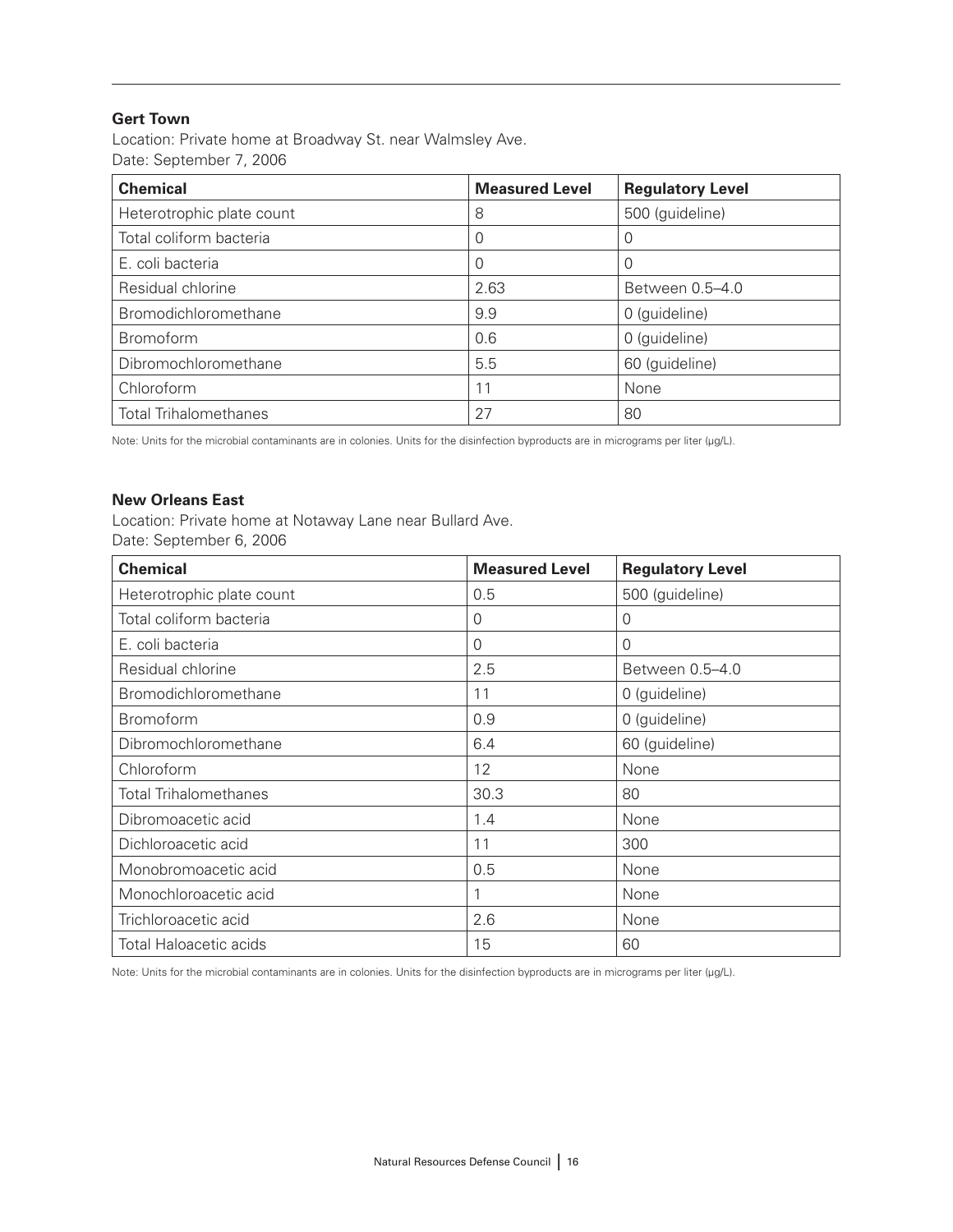Location: Public building at Hayne Blvd. near Bullard Ave. Date: September 6, 2006

| <b>Chemical</b>              | <b>Measured Level</b> | <b>Regulatory Level</b> |
|------------------------------|-----------------------|-------------------------|
| Heterotrophic plate count    | 280                   | 500 (guideline)         |
| Total coliform bacteria      |                       |                         |
| E. coli bacteria             |                       |                         |
| Residual chlorine            | 1.66                  | Between 0.5-4.0         |
| Bromodichloromethane         | 11                    | 0 (guideline)           |
| <b>Bromoform</b>             | 0.9                   | 0 (guideline)           |
| Dibromochloromethane         | 6.4                   | 60 (guideline)          |
| Chloroform                   | 12                    | None                    |
| <b>Total Trihalomethanes</b> | 30.3                  | 80                      |

Note: Units for the microbial contaminants are in colonies. Units for the disinfection byproducts are in micrograms per liter (µg/L).

Location: Private home at Primrose Dr. near Wales St. Date: September 6, 2006

| <b>Chemical</b>              | <b>Measured Level</b> | <b>Regulatory Level</b> |
|------------------------------|-----------------------|-------------------------|
| Heterotrophic plate count    |                       | 500 (guideline)         |
| Total coliform bacteria      | 0                     | 0                       |
| E. coli bacteria             | 0                     | 0                       |
| Residual chlorine            | 1.91                  | Between 0.5-4.0         |
| Bromodichloromethane         | 11                    | 0 (guideline)           |
| <b>Bromoform</b>             | 0.8                   | 0 (guideline)           |
| Dibromochloromethane         | 6                     | 60 (guideline)          |
| Chloroform                   | 12                    | None                    |
| <b>Total Trihalomethanes</b> | 29.8                  | 80                      |
| Giardia                      | $< 9.091*$            | 0 (guideline)           |
| Cryptosporidium              | $< 9.091*$            | 0 (guideline)           |

\*This is the limit of detection of the laboratory sampling method.

Note: Units for the microbial contaminants are in colonies. Units for the disinfection byproducts are in micrograms per liter (µg/L).

Location; Private home at Dwyer Rd. near Willowbrook Dr. Date: September 7, 2006

| <b>Chemical</b>           | <b>Measured Level</b> | <b>Regulatory Level</b> |
|---------------------------|-----------------------|-------------------------|
| Heterotrophic plate count | 1700                  | 500 (guideline)         |
| Total coliform bacteria   | 0                     | 0                       |
| E. coli bacteria          | 0                     | 0                       |
| Residual chlorine         | 1.61                  | Between 0.5-4.0         |
| Bromodichloromethane      | 9.7                   | 0 (guideline)           |
| <b>Bromoform</b>          | 0.6                   | 0 (guideline)           |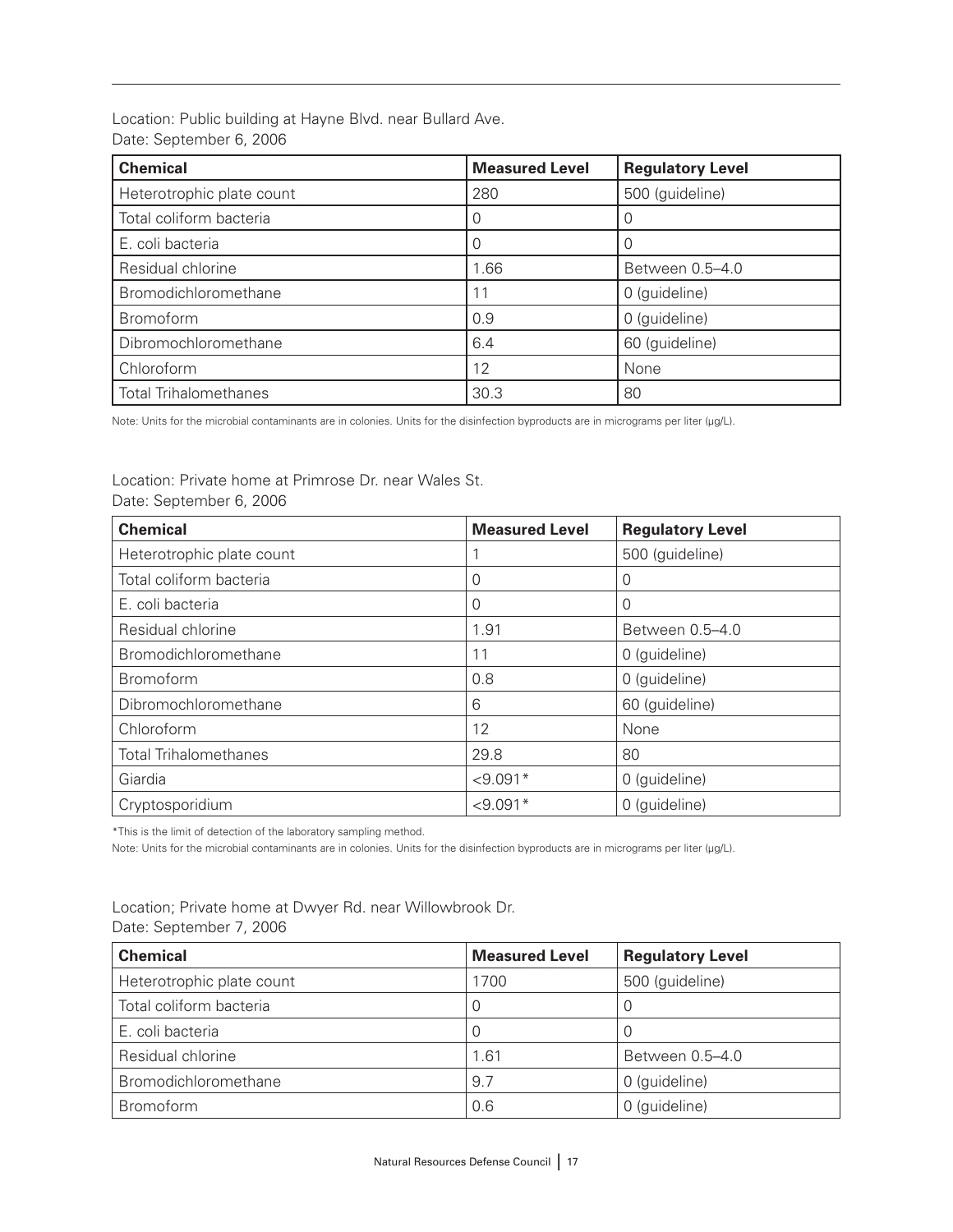| <b>Chemical</b>              | <b>Measured Level</b> | <b>Regulatory Level</b> |
|------------------------------|-----------------------|-------------------------|
| Dibromochloromethane         | 5.4                   | 60 (guideline)          |
| Chloroform                   | 12                    | None                    |
| <b>Total Trihalomethanes</b> | - 27                  | 80                      |

#### Location: Public building at Dwyer Rd. near Willowbrook Dr. Date: September 7, 2006

| <b>Chemical</b>               | <b>Measured Level</b> | <b>Regulatory Level</b> |
|-------------------------------|-----------------------|-------------------------|
| Heterotrophic plate count     | 8                     | 500 (guideline)         |
| Total coliform bacteria       | $\Omega$              | 0                       |
| E. coli bacteria              | $\Omega$              | $\Omega$                |
| Residual chlorine             | 1.89                  | Between 0.5-4.0         |
| Bromodichloromethane          | 10                    | 0 (guideline)           |
| <b>Bromoform</b>              | 0.7                   | 0 (guideline)           |
| Dibromochloromethane          | 5.9                   | 60 (guideline)          |
| Chloroform                    | 13                    | None                    |
| <b>Total Trihalomethanes</b>  | 29.6                  | 80                      |
| Dibromoacetic acid            | 1.1                   | None                    |
| Dichloroacetic acid           | 9.7                   | 300                     |
| Monobromoacetic acid          | 0.5                   | None                    |
| Monochloroacetic acid         |                       | None                    |
| Trichloroacetic acid          | 2.6                   | None                    |
| <b>Total Haloacetic acids</b> | 13.4                  | 60                      |

Note: Units for the microbial contaminants are in colonies. Units for the disinfection byproducts are in micrograms per liter (µg/L).

| Location: Private home near Maple Wood Dr. and Michoud Blvd. |  |  |  |
|--------------------------------------------------------------|--|--|--|
| Date: September 7, 2006                                      |  |  |  |

| <b>Chemical</b>              | <b>Measured Level</b> | <b>Regulatory Level</b> |
|------------------------------|-----------------------|-------------------------|
| Heterotrophic plate count    | 0.5                   | 500 (guideline)         |
| Total coliform bacteria      |                       | 0                       |
| E. coli bacteria             |                       | 0                       |
| Residual chlorine            | 1.43                  | Between 0.5-4.0         |
| Bromodichloromethane         | 10                    | 0 (guideline)           |
| <b>Bromoform</b>             | 0.8                   | 0 (guideline)           |
| Dibromochloromethane         | 5.9                   | 60 (guideline)          |
| Chloroform                   | 12                    | None                    |
| <b>Total Trihalomethanes</b> | 28.7                  | 80                      |

Note: Units for the microbial contaminants are in colonies. Units for the disinfection byproducts are in micrograms per liter (µg/L).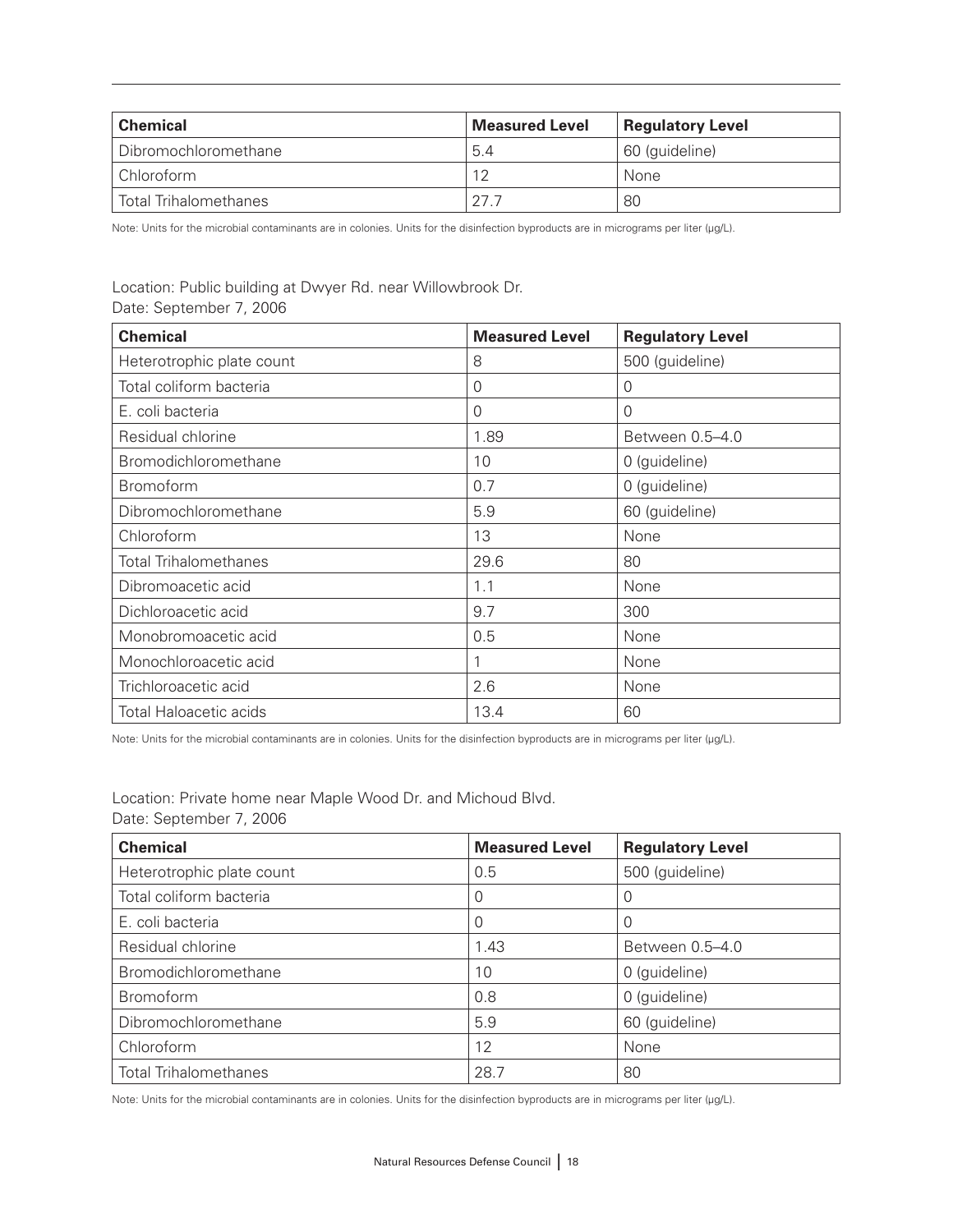#### **Gentilly**

Location: Private home at Arts St. near Gentilly Blvd. Date: September 6, 2006

| <b>Chemical</b>              | <b>Measured Level</b> | <b>Regulatory Level</b> |
|------------------------------|-----------------------|-------------------------|
| Heterotrophic plate count    | 14                    | 500 (guideline)         |
| Total coliform bacteria      | 0                     | 0                       |
| E. coli bacteria             | O                     | 0                       |
| Residual chlorine            | 2.28                  | Between 0.5-4.0         |
| Bromodichloromethane         | 11                    | 0 (guideline)           |
| <b>Bromoform</b>             | 0.8                   | 0 (guideline)           |
| Dibromochloromethane         | 6.3                   | 60 (guideline)          |
| Chloroform                   | 13                    | None                    |
| <b>Total Trihalomethanes</b> | 31.1                  | 80                      |

Note: Units for the microbial contaminants are in colonies. Units for the disinfection byproducts are in micrograms per liter (µg/L).

#### Location: Public building at Lakeshore Dr. near Elysian Fields Date: September 6, 2006

| <b>Chemical</b>               | <b>Measured Level</b> | <b>Regulatory Level</b> |
|-------------------------------|-----------------------|-------------------------|
| Heterotrophic plate count     | 0.5                   | 500 (guideline)         |
| Total coliform bacteria       | $\Omega$              | 0                       |
| E. coli bacteria              | $\Omega$              | $\Omega$                |
| Residual chlorine             | 2.03                  | Between 0.5-4.0         |
| Bromodichloromethane          | 9.6                   | 0 (guideline)           |
| <b>Bromoform</b>              | 0.7                   | 0 (guideline)           |
| Dibromochloromethane          | 5.4                   | 60 (guideline)          |
| Chloroform                    | 9.4                   | None                    |
| <b>Total Trihalomethanes</b>  | 25.1                  | 80                      |
| Dibromoacetic acid            | 1.2                   | None                    |
| Dichloroacetic acid           | 8.8                   | 300                     |
| Monobromoacetic acid          | 0.5                   | None                    |
| Monochloroacetic acid         |                       | None                    |
| Trichloroacetic acid          | 2.7                   | None                    |
| <b>Total Haloacetic acids</b> | 12.7                  | 60                      |

Note: Units for the microbial contaminants are in colonies. Units for the disinfection byproducts are in micrograms per liter (µg/L).

Location: Private home at Warrington Dr. near Gentilly Blvd. Date: September 8, 2006

| <b>Chemical</b>           | <b>Measured Level</b> | <b>Regulatory Level</b> |
|---------------------------|-----------------------|-------------------------|
| Heterotrophic plate count | $4^1$                 | 500 (guideline)         |
| Total coliform bacteria   |                       |                         |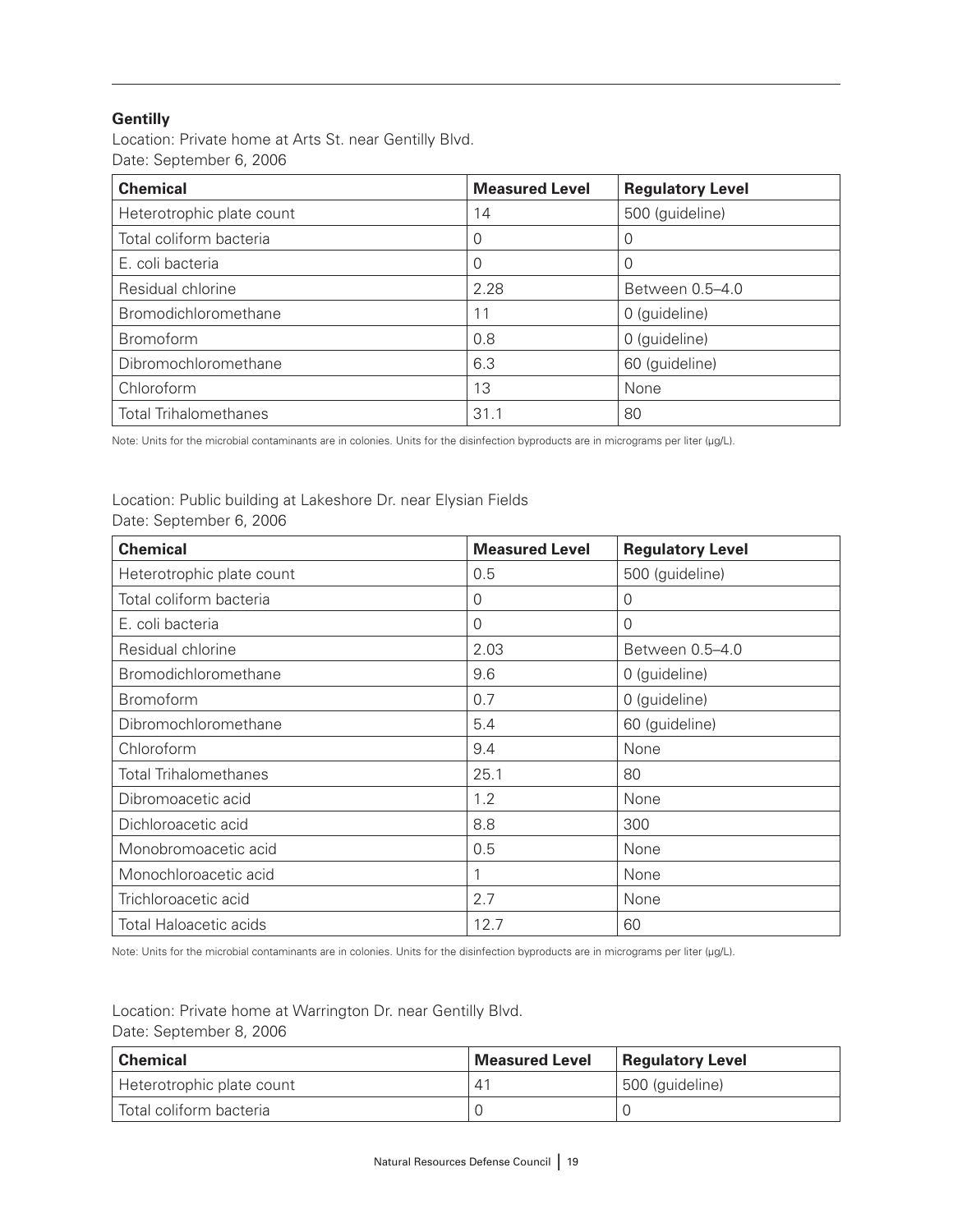| <b>Chemical</b>              | <b>Measured Level</b> | <b>Regulatory Level</b> |
|------------------------------|-----------------------|-------------------------|
| E. coli bacteria             | O                     | 0                       |
| Residual chlorine            | 2.78                  | Between 0.5–4.0         |
| Bromodichloromethane         | 10                    | 0 (guideline)           |
| <b>Bromoform</b>             | 0.7                   | 0 (guideline)           |
| Dibromochloromethane         | 5.6                   | 60 (guideline)          |
| Chloroform                   | 11                    | None                    |
| <b>Total Trihalomethanes</b> | 27.3                  | 80                      |

#### **Upper Ninth Ward**

Location: Private home at Independence St. near Urquhart St. Date: September 6, 2006

| <b>Chemical</b>              | <b>Measured Level</b> | <b>Regulatory Level</b> |
|------------------------------|-----------------------|-------------------------|
| Heterotrophic plate count    | 12                    | 500 (guideline)         |
| Total coliform bacteria      | $\Omega$              | 0                       |
| E. coli bacteria             | $\Omega$              | $\Omega$                |
| Residual chlorine            | 2.62                  | Between 0.5-4.0         |
| Bromodichloromethane         | 11                    | 0 (guideline)           |
| <b>Bromoform</b>             | 0.8                   | 0 (guideline)           |
| Dibromochloromethane         | 6.2                   | 60 (guideline)          |
| Chloroform                   | 12                    | None                    |
| <b>Total Trihalomethanes</b> | 30                    | 80                      |
| Dibromoacetic acid           | 1.2                   | None                    |
| Dichloroacetic acid          | 8.8                   | 300                     |
| Monobromoacetic acid         | 0.5                   | None                    |
| Monochloroacetic acid        |                       | None                    |
| Trichloroacetic acid         | 2.7                   | None                    |
| Total Haloacetic acids       | 12.7                  | 60                      |

Note: Units for the microbial contaminants are in colonies. Units for the disinfection byproducts are in micrograms per liter (µg/L).

#### **Lower Ninth Ward**

Location: Private home at Andry St. near North Claiborne Ave. Date: September 7, 2006

| <b>Chemical</b>             | <b>Measured Level</b> | <b>Regulatory Level</b> |
|-----------------------------|-----------------------|-------------------------|
| Heterotrophic plate count   |                       | 500 (guideline)         |
| Total coliform bacteria     |                       |                         |
| E. coli bacteria            | O                     | C                       |
| Residual chlorine           | 2.54                  | Between 0.5–4.0         |
| <b>Bromodichloromethane</b> | 9.2                   | 0 (guideline)           |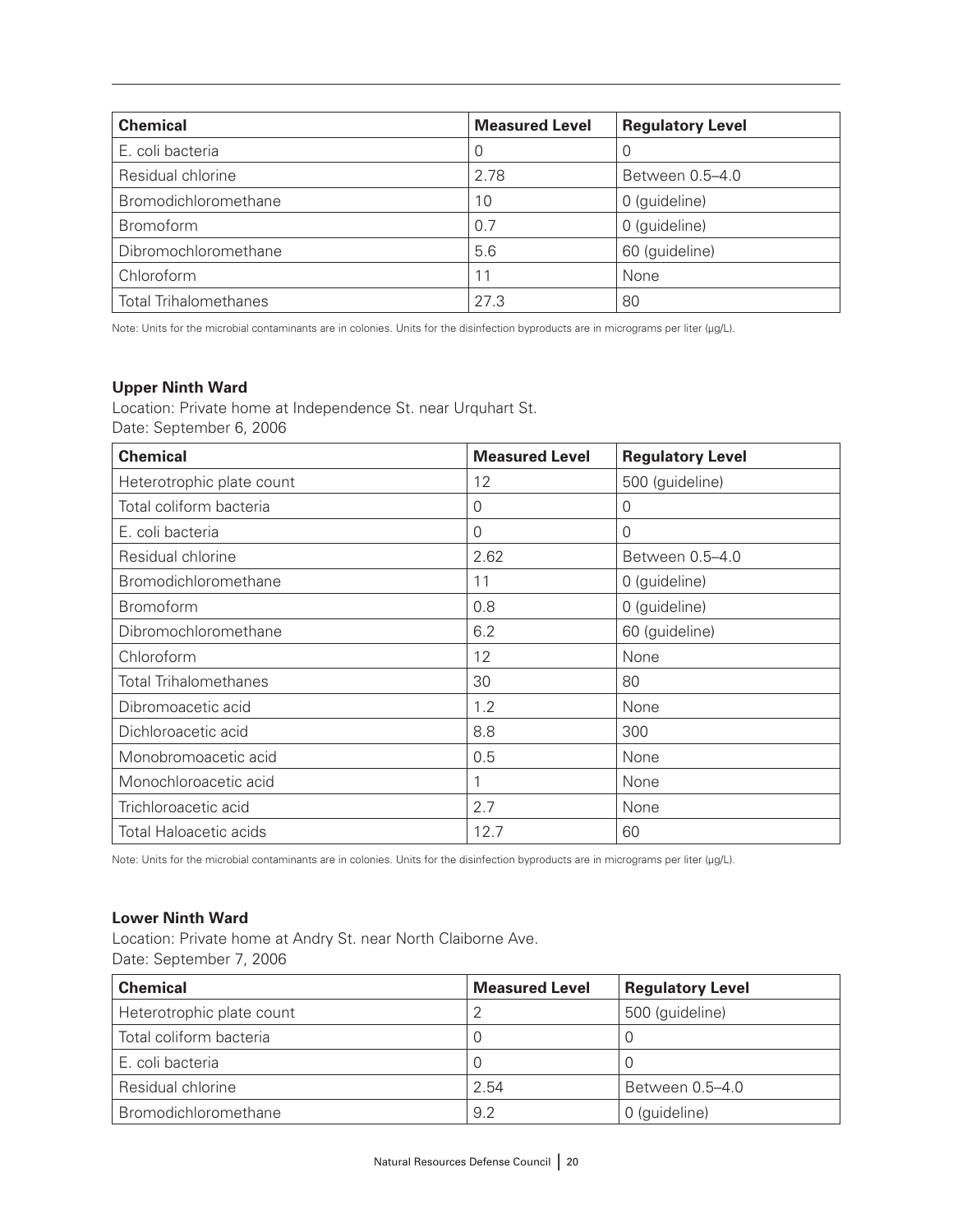| <b>Chemical</b>              | <b>Measured Level</b> | <b>Regulatory Level</b> |
|------------------------------|-----------------------|-------------------------|
| <b>Bromoform</b>             | 0.6                   | 0 (guideline)           |
| Dibromochloromethane         | 4.9                   | 60 (guideline)          |
| Chloroform                   | 9.9                   | None                    |
| <b>Total Trihalomethanes</b> | 24.6                  | 80                      |
| Dibromoacetic acid           | 1.2                   | None                    |
| Dichloroacetic acid          | 8                     | 300                     |
| Monobromoacetic acid         | 0.5                   | None                    |
| Monochloroacetic acid        |                       | None                    |
| Trichloroacetic acid         | 2.6                   | None                    |
| Total Haloacetic acids       | 11.8                  | 60                      |

Location: Private home at Urquhart St. near Andry St. Date: September 7, 2006

| <b>Chemical</b>              | <b>Measured Level</b> | <b>Regulatory Level</b> |
|------------------------------|-----------------------|-------------------------|
| Heterotrophic plate count    | 0.5                   | 500 (guideline)         |
| Total coliform bacteria      | 0                     | 0                       |
| E. coli bacteria             | 0                     | 0                       |
| Residual chlorine            | 2.61                  | Between 0.5-4.0         |
| Bromodichloromethane         | 11                    | 0 (guideline)           |
| Bromoform                    | 0.9                   | 0 (guideline)           |
| Dibromochloromethane         | 7                     | 60 (guideline)          |
| Chloroform                   | 13                    | None                    |
| <b>Total Trihalomethanes</b> | 31.9                  | 80                      |
| Giardia                      | $< 9.756*$            | 0 (guideline)           |
| Cryptosporidium              | $< 9.756*$            | 0 (guideline)           |

\*This is the limit of detection of the laboratory sampling method.

Note: Units for the microbial contaminants are in colonies. Units for the disinfection byproducts are in micrograms per liter (µg/L).

Location: Public building at Deslonde St. near North Claiborne Ave. Date: September 7, 2006

| <b>Chemical</b>           | <b>Measured Level</b> | <b>Regulatory Level</b> |
|---------------------------|-----------------------|-------------------------|
| Heterotrophic plate count | 9                     | 500 (guideline)         |
| Total coliform bacteria   |                       |                         |
| E. coli bacteria          |                       |                         |
| Residual chlorine         | 3.2                   | Between 0.5-4.0         |
| Bromodichloromethane      | 9.9                   | 0 (guideline)           |
| Bromoform                 | 0.7                   | 0 (guideline)           |
| Dibromochloromethane      | 5.6                   | 60 (guideline)          |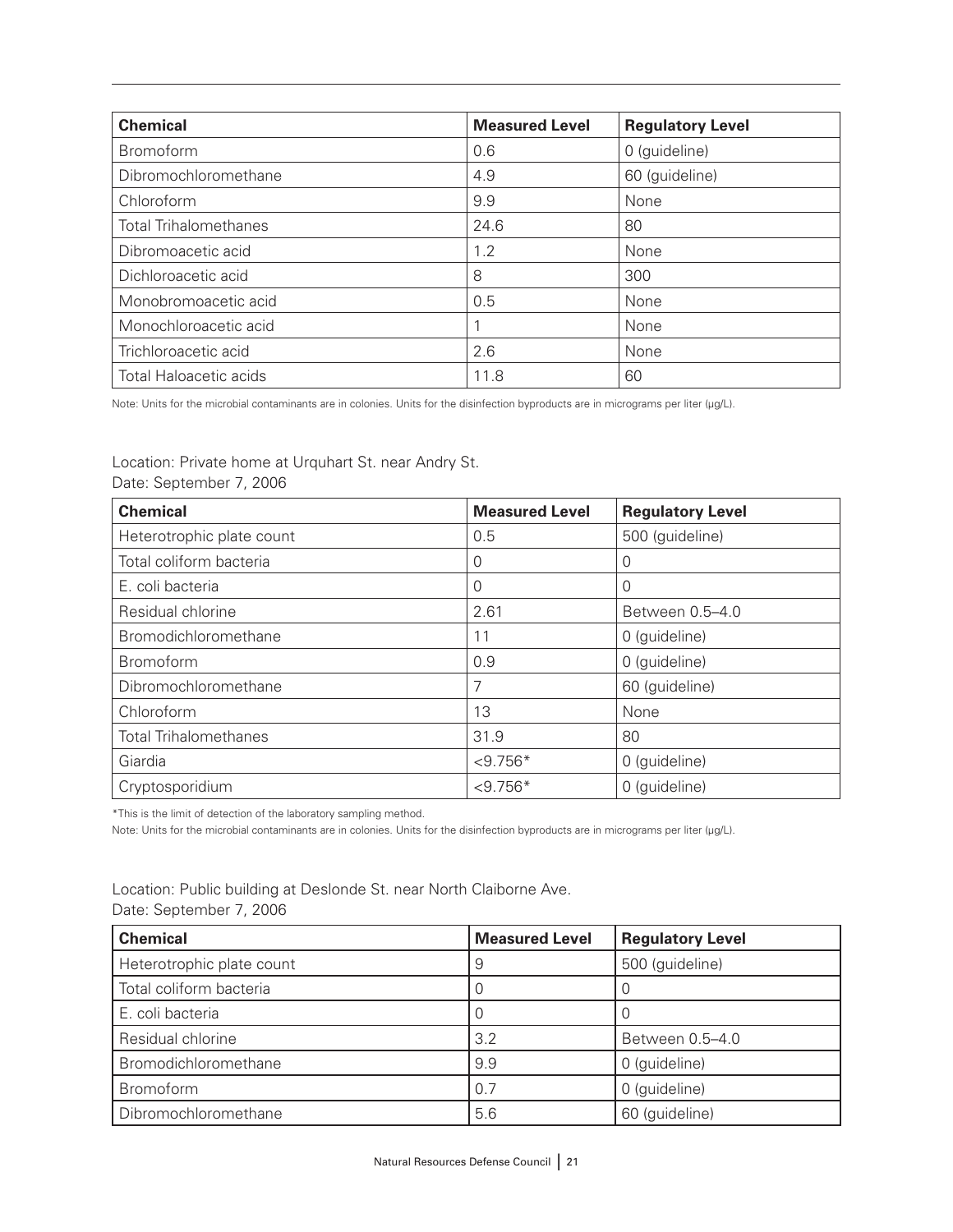| <b>Chemical</b>               | <b>Measured Level</b> | <b>Regulatory Level</b> |
|-------------------------------|-----------------------|-------------------------|
| Chloroform                    | 11                    | None                    |
| <b>Total Trihalomethanes</b>  | 27.2                  | 80                      |
| Dibromoacetic acid            | 1.4                   | None                    |
| Dichloroacetic acid           | 11                    | 300                     |
| Monobromoacetic acid          | 0.5                   | None                    |
| Monochloroacetic acid         |                       | None                    |
| Trichloroacetic acid          | 2.8                   | None                    |
| <b>Total Haloacetic acids</b> | 15.2                  | 60                      |

Location: Private home at Tupelo St. near North Prieur St. Date: September 7, 2006

| <b>Chemical</b>              | <b>Measured Level</b> | <b>Regulatory Level</b> |
|------------------------------|-----------------------|-------------------------|
| Heterotrophic plate count    | 8                     | 500 (guideline)         |
| Total coliform bacteria      | 0                     | 0                       |
| E. coli bacteria             | O                     | 0                       |
| Residual chlorine            | 3.08                  | Between 0.5-4.0         |
| Bromodichloromethane         | 8.9                   | 0 (guideline)           |
| Bromoform                    | 0.5                   | 0 (guideline)           |
| Dibromochloromethane         | 4.8                   | 60 (guideline)          |
| Chloroform                   | 9.9                   | None                    |
| <b>Total Trihalomethanes</b> | 24.1                  | 80                      |

Note: Units for the microbial contaminants are in colonies. Units for the disinfection byproducts are in micrograms per liter (µg/L).

| <b>Chemical</b>              | <b>Measured Level</b> | <b>Regulatory Level</b> |
|------------------------------|-----------------------|-------------------------|
| Heterotrophic plate count    |                       | 500 (guideline)         |
| Total coliform bacteria      |                       | 0                       |
| E. coli bacteria             | 0                     | 0                       |
| Residual chlorine            | 2.3                   | Between 0.5-4.0         |
| Bromodichloromethane         | 9.8                   | 0 (guideline)           |
| Bromoform                    | 0.7                   | 0 (guideline)           |
| Dibromochloromethane         | 5.4                   | 60 (guideline)          |
| Chloroform                   | 11                    | None                    |
| <b>Total Trihalomethanes</b> | 26.9                  | 80                      |

Location: Private home at Royal St. near Caffin Ave. Date: September 7, 2006

Note: Units for the microbial contaminants are in colonies. Units for the disinfection byproducts are in micrograms per liter (µg/L).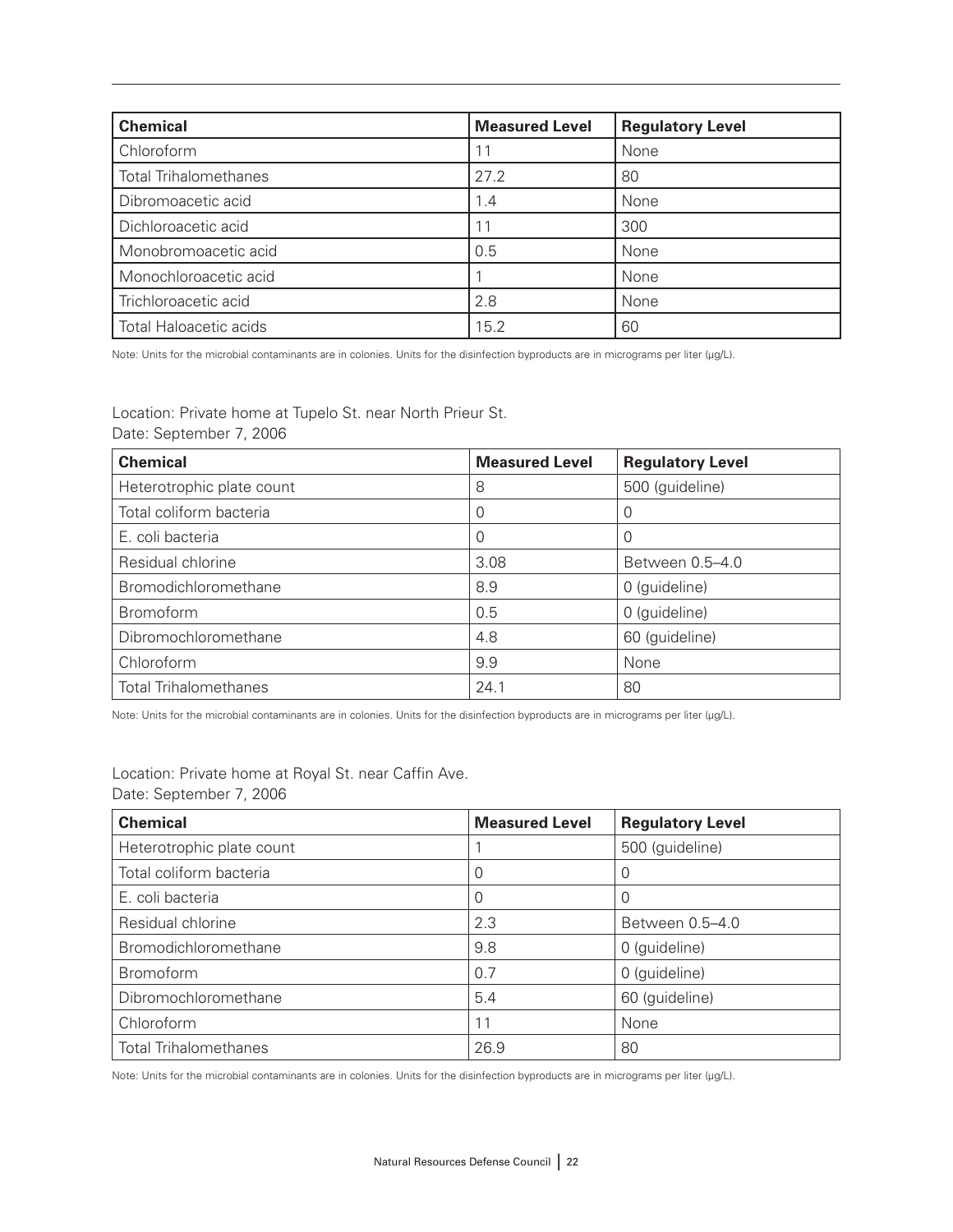#### **Central Business District**

Location: Public building near Poydras St. and Loyola Ave. Date: September 8, 2006

| <b>Chemical</b>              | <b>Measured Level</b> | <b>Regulatory Level</b> |
|------------------------------|-----------------------|-------------------------|
| Heterotrophic plate count    | 0.5                   | 500 (guideline)         |
| Total coliform bacteria      |                       |                         |
| E. coli bacteria             |                       |                         |
| Residual chlorine            | 3.03                  | Between 0.5-4.0         |
| Bromodichloromethane         | 10                    | 0 (guideline)           |
| Bromoform                    | 0.7                   | 0 (guideline)           |
| Dibromochloromethane         | 5.9                   | 60 (guideline)          |
| Chloroform                   | 11                    | None                    |
| <b>Total Trihalomethanes</b> | 27.6                  | 80                      |

Note: Units for the microbial contaminants are in colonies. Units for the disinfection byproducts are in micrograms per liter (µg/L).

#### **Tremé**

Location: Public building at North Claiborne Ave. and Esplanade Ave. Date: September 8, 2006

| <b>Chemical</b>              | <b>Measured Level</b> | <b>Regulatory Level</b> |
|------------------------------|-----------------------|-------------------------|
| Heterotrophic plate count    | 14                    | 500 (guideline)         |
| Total coliform bacteria      |                       | 0                       |
| E. coli bacteria             |                       | 0                       |
| Residual chlorine            | 2.26                  | Between 0.5-4.0         |
| Bromodichloromethane         | 9.1                   | 0 (guideline)           |
| <b>Bromoform</b>             | 0.7                   | 0 (guideline)           |
| Dibromochloromethane         | 5.3                   | 60 (guideline)          |
| Chloroform                   | 11                    | None                    |
| <b>Total Trihalomethanes</b> | 26.1                  | 80                      |

Note: Units for the microbial contaminants are in colonies. Units for the disinfection byproducts are in micrograms per liter (µg/L).

#### **French Quarter**

Location: Public building at Decatur St. near Ursuline Ave. Date: September 8, 2006

| <b>Chemical</b>           | <b>Measured Level</b> | <b>Regulatory Level</b> |
|---------------------------|-----------------------|-------------------------|
| Heterotrophic plate count | 0.5                   | 500 (guideline)         |
| Total coliform bacteria   |                       |                         |
| E. coli bacteria          |                       |                         |

Note: Units for the microbial contaminants are in colonies.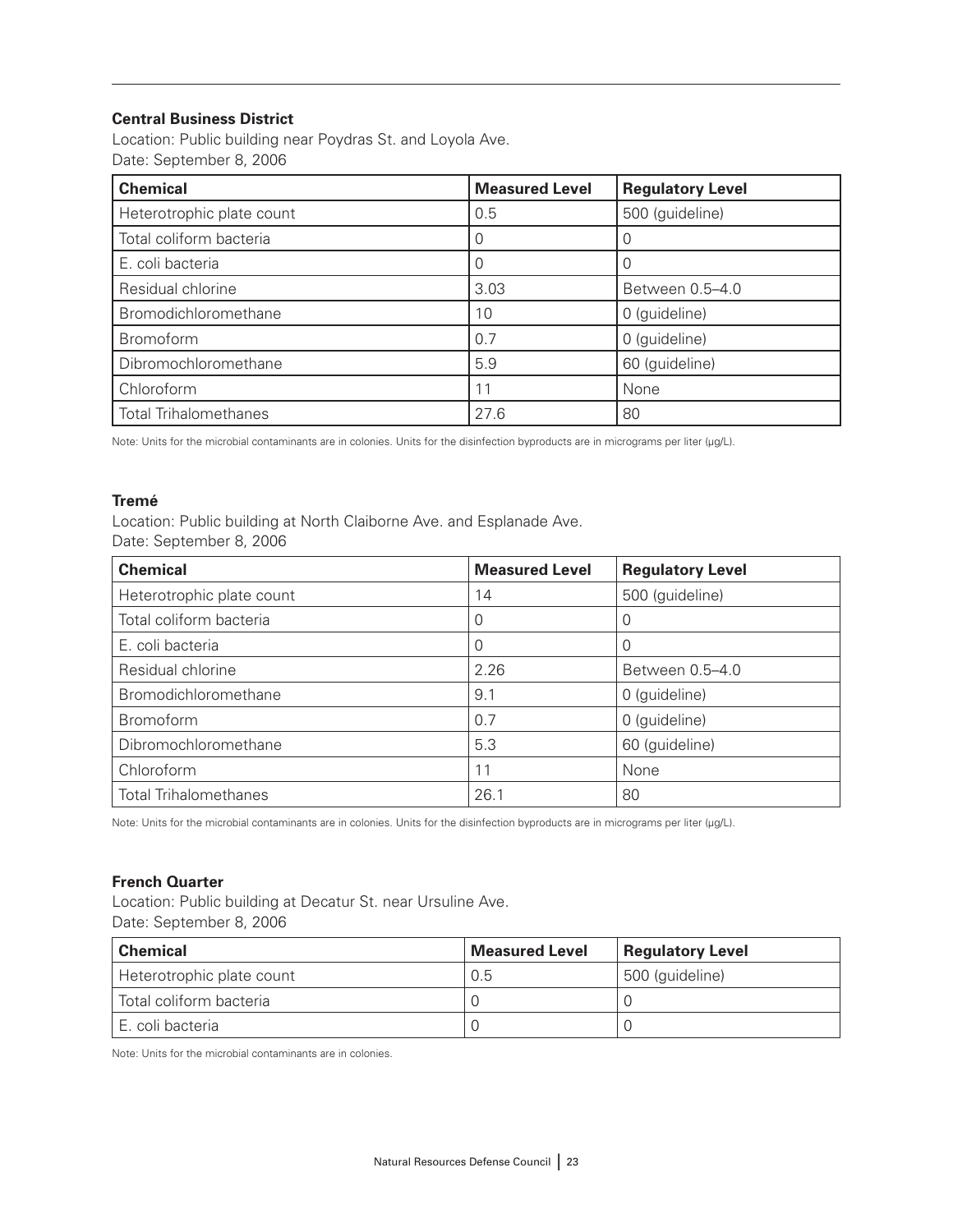# **Appendix: Contaminants Sampled for in New Orleans Drinking Water**

#### **Common Ground, June 2006—Five Samples**

Total Phenols Arsenic Barium Cadmium Chromium Lead Mercury Selenium Silver Cyanide 1,1,1,2-Tetrachloroethane 1,1,1-Trichloroethane 1,1,2,2-Tetrachloroethane 1,1,2-Trichloroethane 1,1-Dichloroethane 1,1-Dichloroethene 1,2-Dibromo-3-chloropropane 1,2-Dibromoethane (Ethylene dibromide) 1,2-Dichlorobenzene 1,2-Dichloroethane 1,2-Dichloropropane 1,3-Dichlorobenzene 1,4-Dichlorobenzene 1,4-Dioxane 2-Butanone (MEK) 2-Chloroethyl vinyl ether 2-Hexanone 4-Methyl-2-pentanone (MIBK) Acetone (2-Propanone) Acetonitrile Acrolein Acrylonitrile Benzene Bromobenzene Bromodichloromethane Bromoform (Tribromomethane) Bromomethane (Methyl bromide) Carbon disulfide Carbon tetrachloride Chlorobenzene Chloroethane Chloroform (Trichloromethane) Chloromethane (Methyl chloride)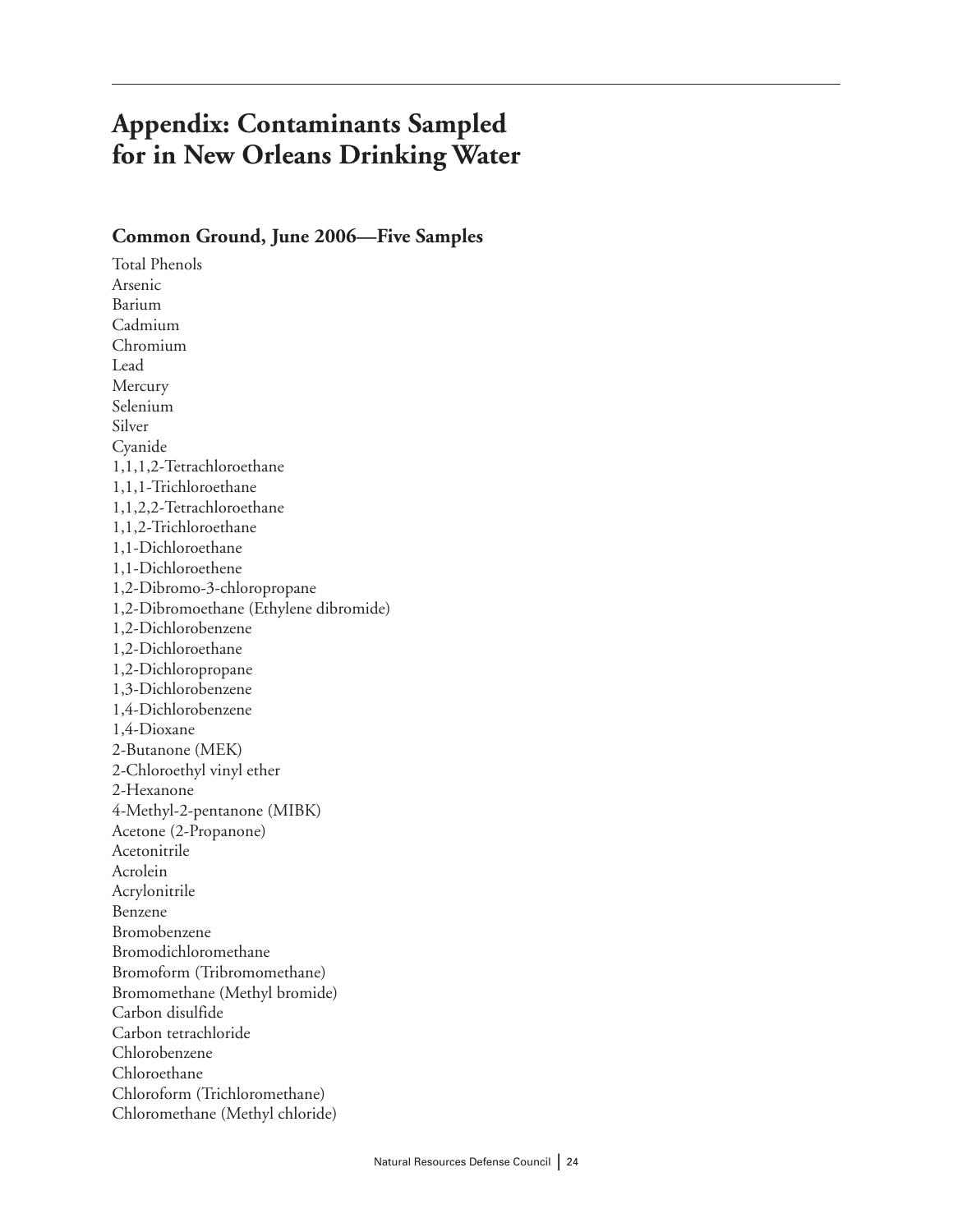cis-1,2-Dichloroethene cis-1,3-Dichloropropene Dibromochloromethane Dibromomethane (Methylene bromide) Dichlorodifluoromethane Ethylbenzene Iodomethane (Methyl iodide) m,p-Xylenes Methylene chloride (Dichloromethane) o-Xylene Styrene Tetrachloroethene (Perchlorethylene) Toluene trans-1,2-Dichloroethene trans-1,3-Dichloropropene Trichloroethene Trichlorofluoromethane Vinyl acetate Vinyl chloride 1,2,4-Trichlorobenzene 1,2-Diphenylhydrazine 1-Methylnaphthalene 2,4,6-Trichlorophenol 2,4-Dichlorophenol 2,4-Dimethylphenol 2,4-Dinitrophenol 2,4-Dinitrotoluene 2,6-Dichlorophenol 2,6-Dinitrotoluene 2-Chloronaphthalene 2-Chlorophenol 2-Methylnaphthalene 2-Methylphenol 2-Nitroaniline 2-Nitrophenol 3&4 Methylphenol (m&p-Cresol) 3,3'-Dichlorobenzidine 3-Nitroaniline 4,6-Dinitro-2-methylphenol 4-Bromophenyl phenyl ether 4-Chloro-3-methylphenol 4-Chloroaniline (p-Chloroaniline) 4-Chlorophenyl phenyl ether 4-Nitroaniline 4-Nitrophenol 7,12-Dimethylbenz[a]anthracene Acenaphthene Acenaphthylene Aniline Anthracene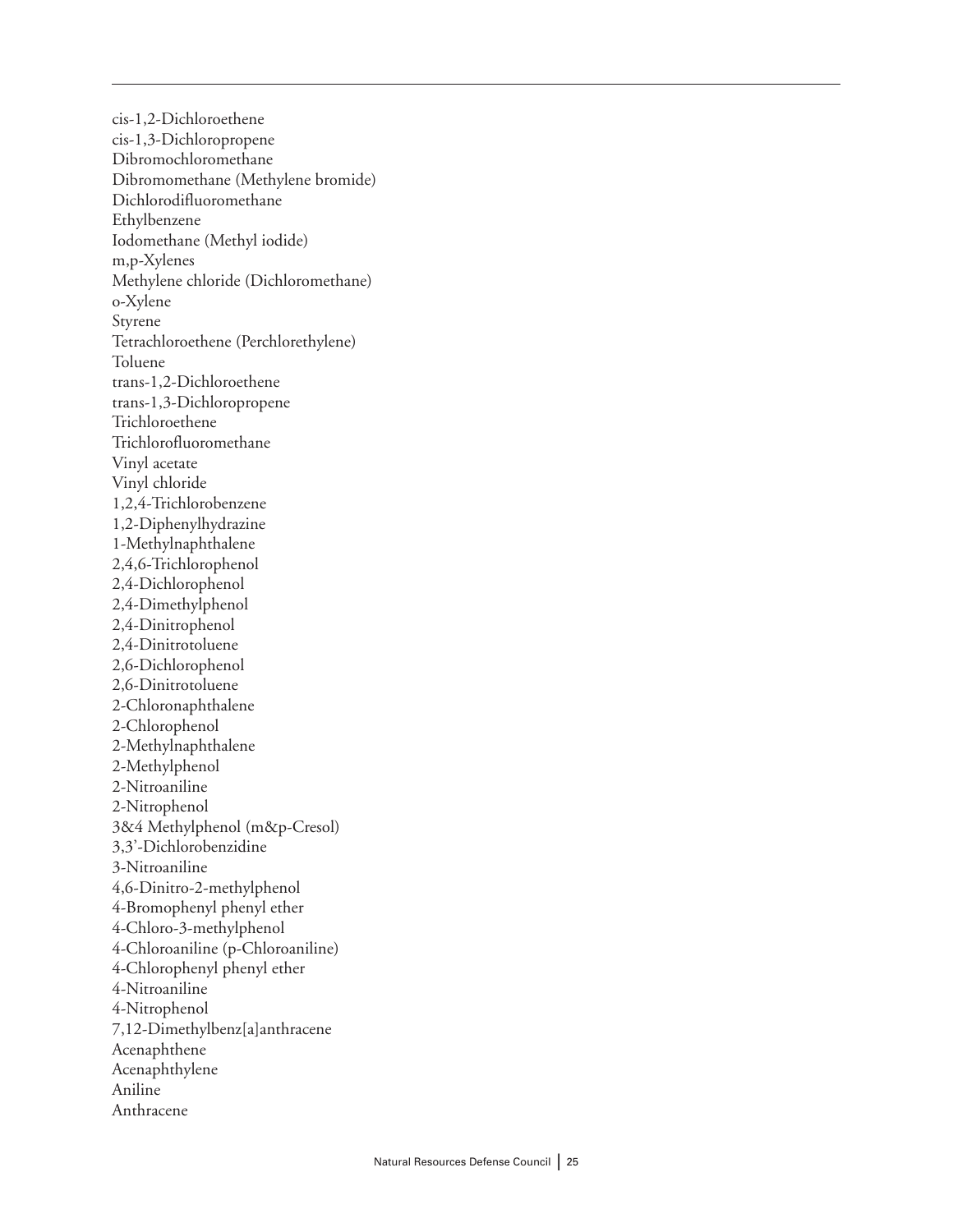Benzidine Benzoic acid Benzo[a]anthracene Benzo[a]pyrene Benzo[b]fluoranthene Benzo[g,h,i]perylene Benzo[j,k]fluoranthene Benzyl alcohol bis(2-Chloroethoxy)methane bis(2-Chloroethyl)ether bis(2-Chloroisopropyl)ether bis(2-Ethylhexyl)phthalate Butyl benzyl phthalate Chrysene Di-n-butyl phthalate (Dibutylphthalate) Di-n-octylphthalate (Dioctylphthalate) Dibenzofuran Dibenz[a,h]acridine Dibenz[a,h]anthracene Diethylphthalate Dimethylphthalate Fluoranthene Fluorene Hexachlorobenzene Hexachlorobutadiene Hexachlorocyclopentadiene (HCCPD) Hexachloroethane Indene Indeno[1,2,3-cd]pyrene Isophorone Methylchrysene N-Nitrosodi-n-propylamine N-Nitrosodimethylamine N-Nitrosodiphenylamine naphthalene Nitrobenzene Pentachlorophenol Phenanthrene Phenol Pyrene Pyridine Quinoline Benzenethiol/TIC 4,4'-DDD 4,4'-DDE 4,4'-DDT Aldrin alpha-BHC (alpha-Hexachlorocyclohexane) alpha-Chlordane (cis-Chlordane) beta-BHC (beta-Hexachlorocyclohexane) delta-BHC (delta-Hexachlorocyclohexane)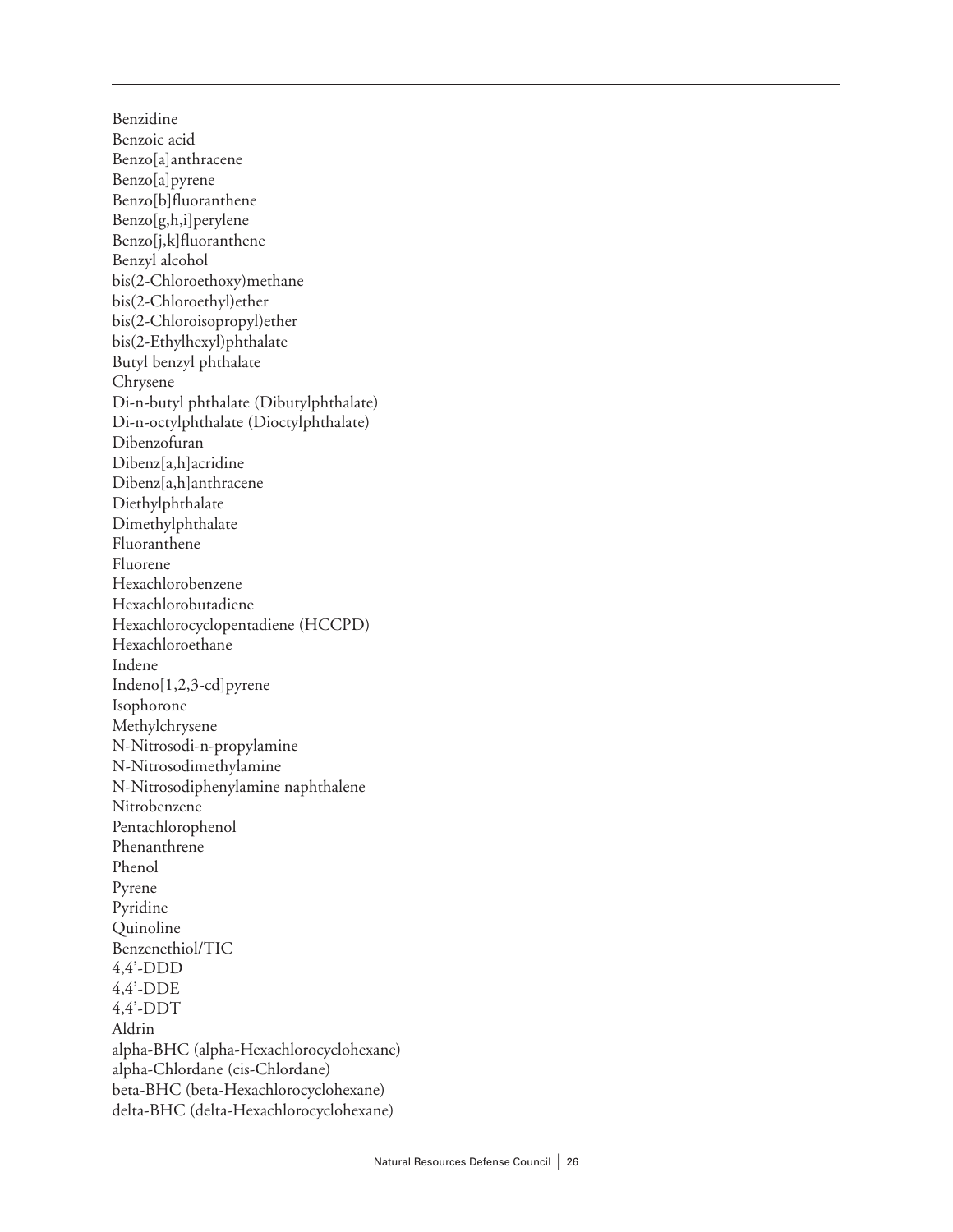Dieldrin Endosulfan I Endosulfan II Endosulfan sulfate Endrin Endrin aldehyde gamma-Chlordane (trans-Chlordane) Heptachlor Heptachlor epoxide Lindane (gamma-Hexachlorocyclohexane) Methoxychlor Toxaphene 2,4,5,6-Tetrachloro-m-xylene Decachlorobiphenyl 1,2-Dichloroethane 4-Bromofluorobenzene Toluene 2,4,6-Tribromophenol 2-Fluorobiphenyl 2-Fluorophenol Nitrobenzene Phenol Terphenyl